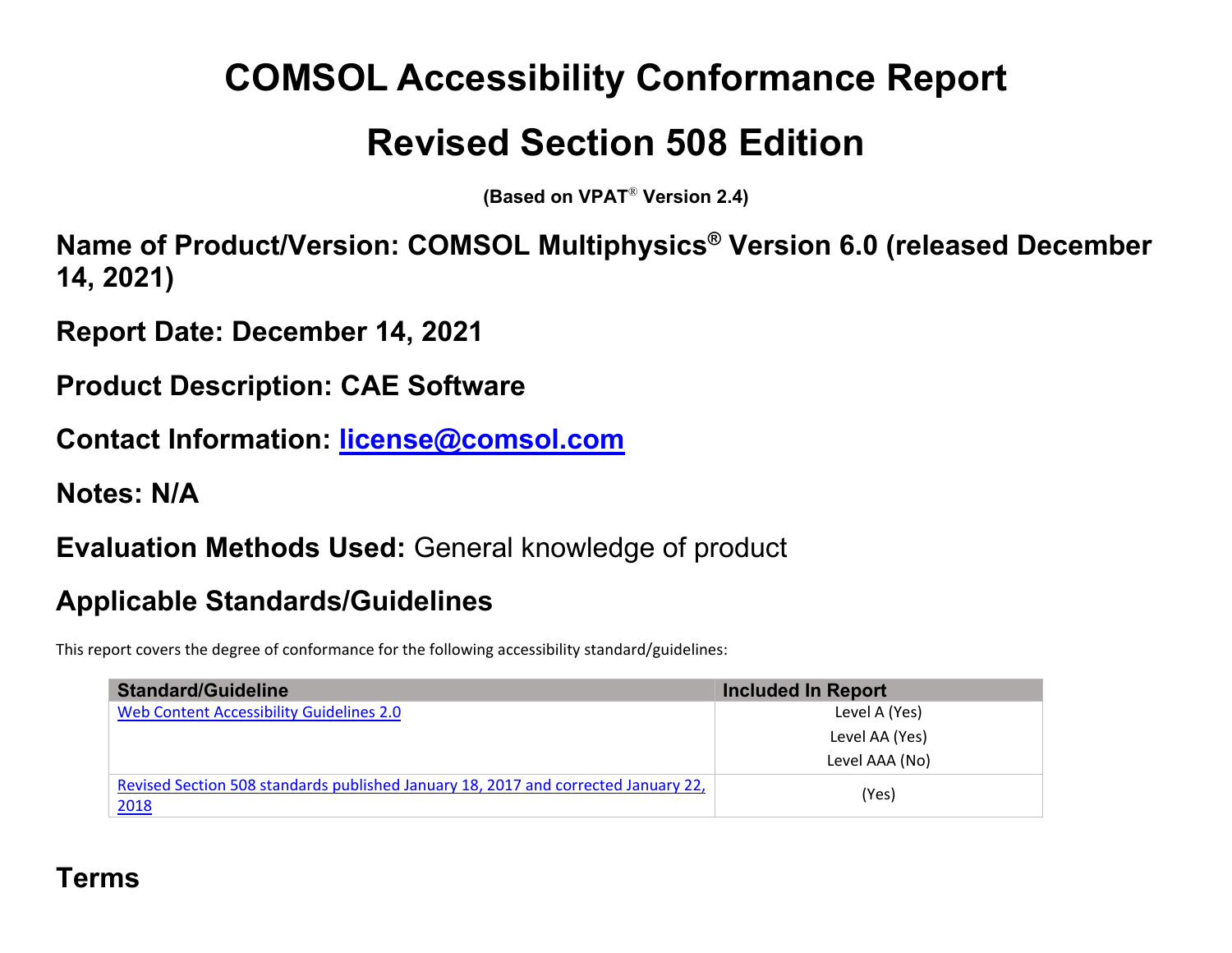The terms used in the Conformance Level information are defined as follows:

- **Supports**: The functionality of the product has at least one method that meets the criterion without known defects or meets with equivalent facilitation.
- **Partially Supports**: Some functionality of the product does not meet the criterion.
- **Does Not Support**: The majority of product functionality does not meet the criterion.
- **Not Applicable**: The criterion is not relevant to the product.
- **Not Evaluated**: The product has not been evaluated against the criterion. This can be used only in WCAG 2.0 Level AAA.

### **WCAG 2.0 Report**

Tables 1 and 2 also document conformance with Revised Section 508:

- Chapter 5 501.1 Scope, 504.2 Content Creation or Editing
- Chapter 6 602.3 Electronic Support Documentation

Note: When reporting on conformance with the WCAG 2.0 Success Criteria, they are scoped for full pages, complete processes, and accessibility-supported ways of using technology as documented in the WCAG 2.0 Conformance Requirements.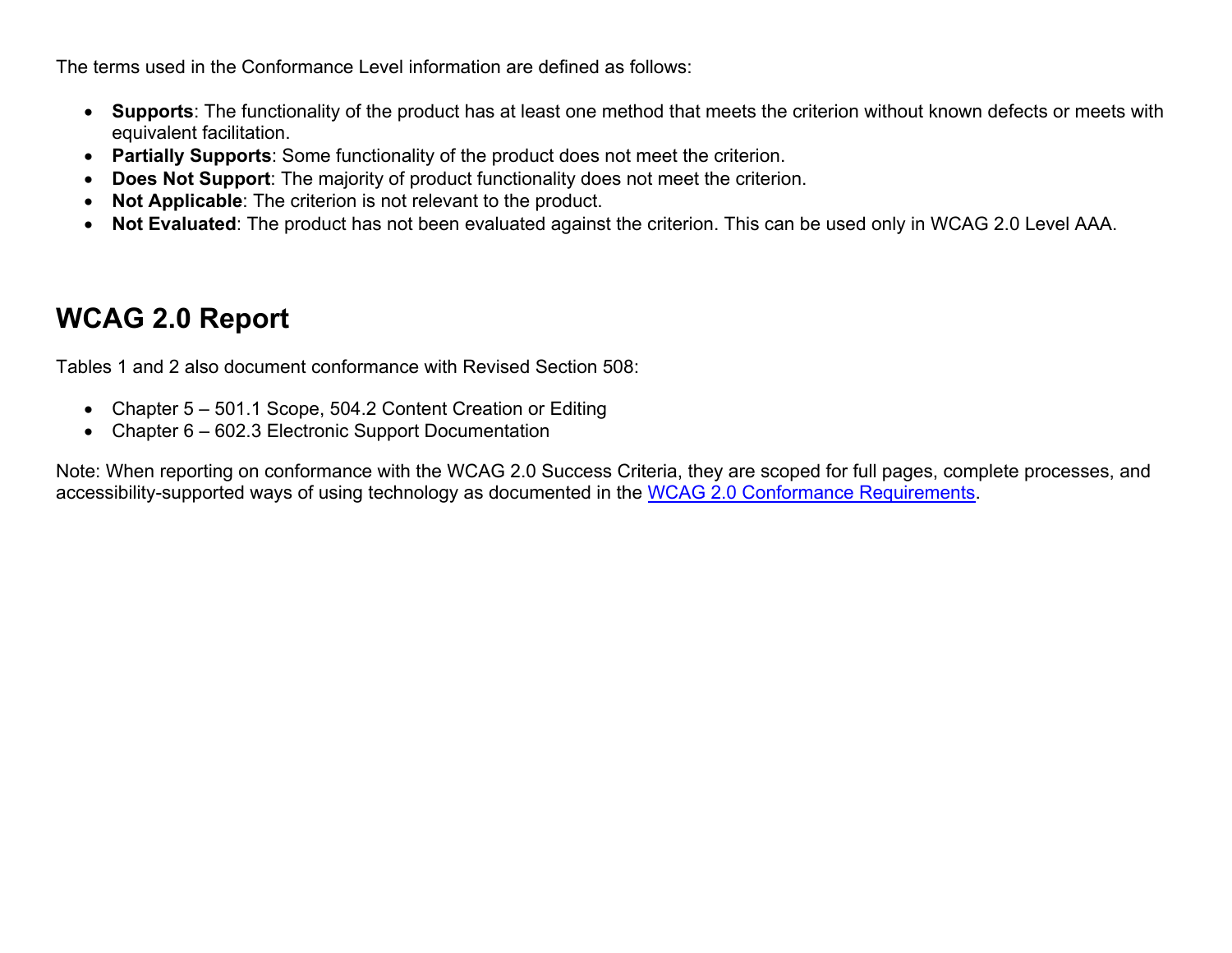#### **Table 1: Success Criteria, Level A**

Notes: The software is <sup>a</sup> desktop application available for the Windows, Linux, and macOS operating systems.

| <b>Criteria</b>                                                                                                                                                                                 | <b>Conformance Level</b>                                                                                                                  | <b>Remarks and Explanations</b>                                                                                                                                                                                                                                                                                                                                                                                                                                                                                                                                                                                                                                                                                                                                                                   |
|-------------------------------------------------------------------------------------------------------------------------------------------------------------------------------------------------|-------------------------------------------------------------------------------------------------------------------------------------------|---------------------------------------------------------------------------------------------------------------------------------------------------------------------------------------------------------------------------------------------------------------------------------------------------------------------------------------------------------------------------------------------------------------------------------------------------------------------------------------------------------------------------------------------------------------------------------------------------------------------------------------------------------------------------------------------------------------------------------------------------------------------------------------------------|
| 1.1.1 Non-text Content (Level A)<br>Also applies to:<br><b>Revised Section 508</b><br>501 (Web)(Software)<br>504.2 (Authoring Tool)<br>602.3 (Support Docs)<br>$\bullet$                        | Web: Not Applicable<br><b>Electronic Docs: Partially</b><br>Supports<br>Software: Partially Supports<br>Authoring Tool: Not<br>Applicable | Electronic Docs: Some images have captions and labels<br>that complement the image contents. User interface<br>screenshots are explained in the text.<br>Software: The COMSOL Multiphysics software supports<br>Windows keyboard keys, such as Ctrl+Tab for moving<br>through most panels, Tab/arrow keys for moving<br>through controls within a panel, Space for clicking a<br>button. COMSOL Multiphysics provides keyboard short-<br>cuts (Alt or Shift+F10) for opening context menus. The<br>context menus include most executable commands. The<br>software provides keyboard short-cut keys for<br>frequently used commands. Results from performing<br>some functions are recorded in text-based panels. Some<br>functions, such as 3D modeling, require mouse inputs<br>for performing. |
| 1.2.1 Audio-only and Video-only (Prerecorded) (Level A)<br>Also applies to:<br><b>Revised Section 508</b><br>501 (Web)(Software)<br>$\bullet$<br>504.2 (Authoring Tool)<br>602.3 (Support Docs) | Not Applicable                                                                                                                            | Electronic Docs: The electronic documentation does not<br>use audio or video.<br>Software: COMSOL Multiphysics is not a video and<br>multi-media product.                                                                                                                                                                                                                                                                                                                                                                                                                                                                                                                                                                                                                                         |
| 1.2.2 Captions (Prerecorded) (Level A)<br>Also applies to:<br><b>Revised Section 508</b><br>501 (Web)(Software)<br>504.2 (Authoring Tool)<br>602.3 (Support Docs)                               | Not Applicable                                                                                                                            | Electronic Docs: The electronic documentation does not<br>use audio or video.<br>Software: COMSOL Multiphysics is not a video and<br>multi-media product.                                                                                                                                                                                                                                                                                                                                                                                                                                                                                                                                                                                                                                         |
| 1.2.3 Audio Description or Media Alternative (Prerecorded) (Level A)<br>Also applies to:<br><b>Revised Section 508</b><br>501 (Web)(Software)<br>504.2 (Authoring Tool)<br>$\bullet$            | Not Applicable                                                                                                                            | Electronic Docs: The electronic documentation does not<br>use audio or video.<br>Software: COMSOL Multiphysics is not a video and<br>multi-media product.                                                                                                                                                                                                                                                                                                                                                                                                                                                                                                                                                                                                                                         |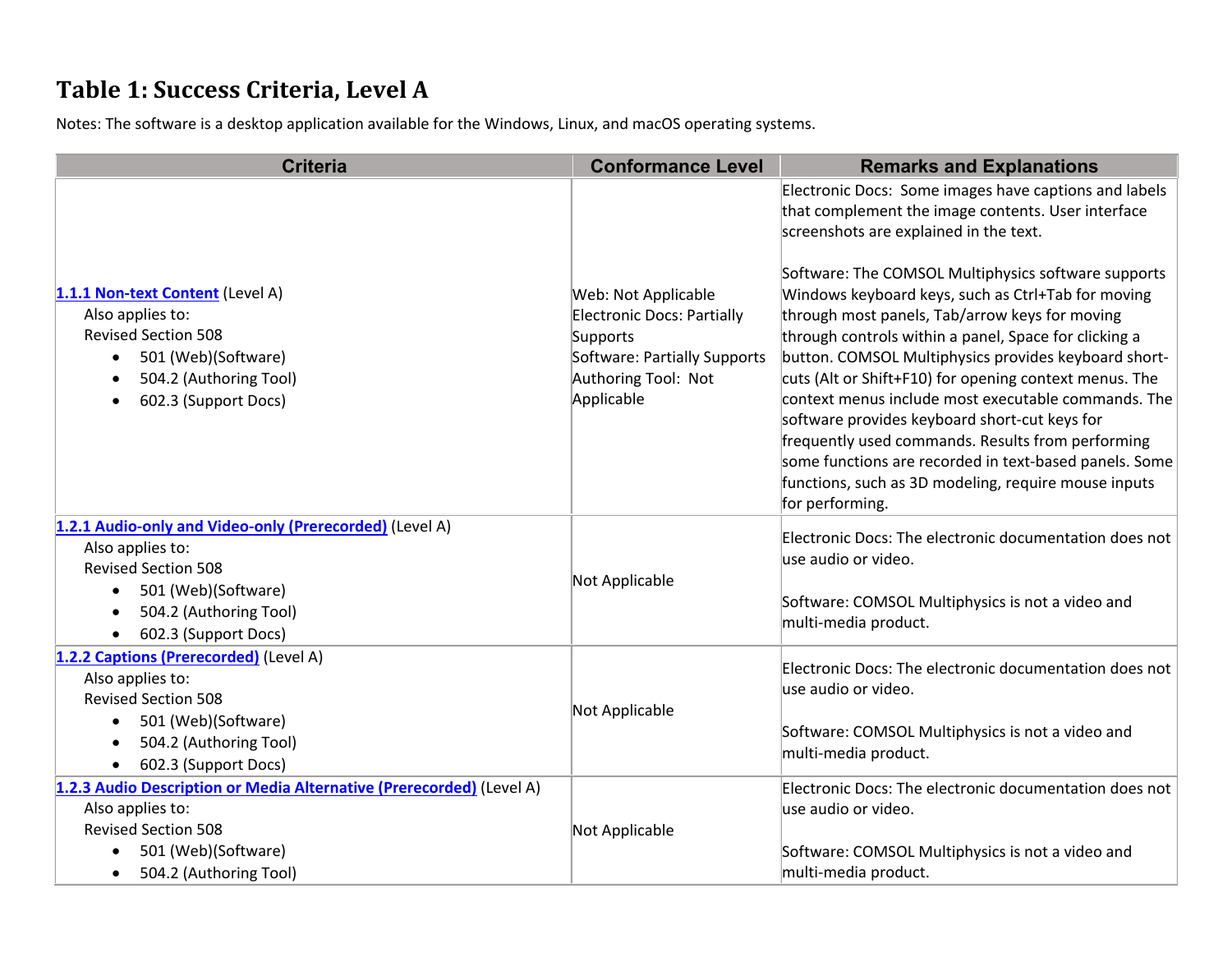| <b>Criteria</b>                                                                                                                                                             | <b>Conformance Level</b>                                                                                                                  | <b>Remarks and Explanations</b>                                                                                                                                                                                                                                                                                                                                                                                                                                                                                                                                                                                                        |
|-----------------------------------------------------------------------------------------------------------------------------------------------------------------------------|-------------------------------------------------------------------------------------------------------------------------------------------|----------------------------------------------------------------------------------------------------------------------------------------------------------------------------------------------------------------------------------------------------------------------------------------------------------------------------------------------------------------------------------------------------------------------------------------------------------------------------------------------------------------------------------------------------------------------------------------------------------------------------------------|
| 602.3 (Support Docs)<br>$\bullet$                                                                                                                                           |                                                                                                                                           |                                                                                                                                                                                                                                                                                                                                                                                                                                                                                                                                                                                                                                        |
| 1.3.1 Info and Relationships (Level A)<br>Also applies to:<br><b>Revised Section 508</b><br>501 (Web)(Software)<br>504.2 (Authoring Tool)<br>602.3 (Support Docs)           | Web: Not Applicable<br><b>Electronic Docs: Partially</b><br>Supports<br>Software: Partially Supports<br>Authoring Tool: Not<br>Applicable | Electronic Docs: All documentation is available in text<br>form as PDF and/or HTML. Pictures have captions but<br>cannot fully convey the information content in<br>computer graphics.<br>Software: The software includes a report generator for<br>providing a comprehensive summary of a simulation on<br>Microsoft Word®, Microsoft PowerPoint®, or HTML<br>format.                                                                                                                                                                                                                                                                 |
| 1.3.2 Meaningful Sequence (Level A)<br>Also applies to:<br><b>Revised Section 508</b><br>501 (Web)(Software)<br>$\bullet$<br>504.2 (Authoring Tool)<br>602.3 (Support Docs) | Web: Not Applicable<br>Electronic Docs: Partially<br>Supports<br>Software: Partially Supports<br>Authoring Tool: Not<br>Applicable        | Electronic Docs: All documentation is available in text<br>form as PDF and/or HTML. PDF files are divided into<br>sections and have page numbers.<br>Software: The software includes a report generator for<br>providing a comprehensive summary of a simulation on<br>Microsoft Word®, Microsoft PowerPoint®, or HTML<br>format. The reports have default section numbers that<br>approximately represent the sequence in which a<br>simulation model is defined. It is not always possible to<br>define a simulation model in a linear sequence.                                                                                     |
| 1.3.3 Sensory Characteristics (Level A)<br>Also applies to:<br><b>Revised Section 508</b><br>501 (Web)(Software)<br>504.2 (Authoring Tool)<br>602.3 (Support Docs)          | Web: Not Applicable<br><b>Electronic Docs: Not</b><br>Applicable<br>Software: Partially Supports<br>Authoring Tool: Not<br>Applicable     | Software: The software relies heavily on 1D, 2D, and 3D<br>computer graphics and certain inputs and outputs are<br>inherently dependent on shape, size, visual location,<br>and orientation. However, the software does provide an<br>application programming interface (API) that provides<br>an alternative means of input that does not rely on<br>shape, size, visual location, or orientation. The<br>previously described report functionality, supplemented<br>with text-based export capabilities, provides alternative<br>means for analyzing output data without relying on<br>shape, size, visual location, or orientation. |
| 1.4.1 Use of Color (Level A)<br>Also applies to:<br><b>Revised Section 508</b><br>501 (Web)(Software)<br>504.2 (Authoring Tool)<br>602.3 (Support Docs)                     | Web: Not Applicable<br>Electronic Docs: Not<br>Applicable<br>Software: Partially Supports<br>Authoring Tool: Not<br>Applicable            | Software: Texts are commonly used for conveying<br>information, indicating actions, prompting responses<br>and distinguishing visual elements in the software.<br>When color coding is used for conveying information,<br>the same information can also be visualized as, for<br>example, tooltips, in gray scale and/or wireframes as                                                                                                                                                                                                                                                                                                 |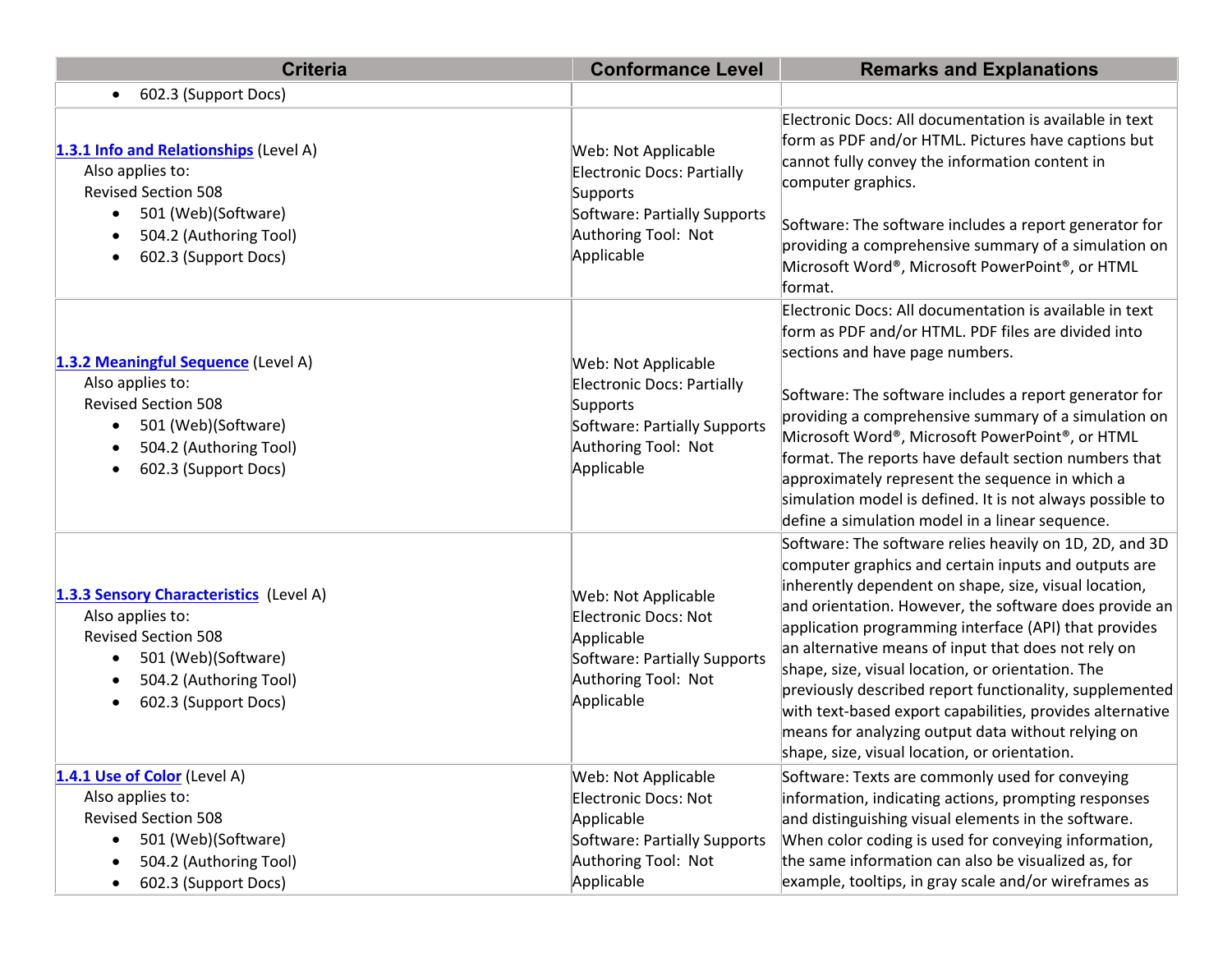| <b>Criteria</b>                                                                                                                                                                                                               | <b>Conformance Level</b>                                                                                                                              | <b>Remarks and Explanations</b>                                                                                                                                                                                                                                                                                                                                                                                                                          |
|-------------------------------------------------------------------------------------------------------------------------------------------------------------------------------------------------------------------------------|-------------------------------------------------------------------------------------------------------------------------------------------------------|----------------------------------------------------------------------------------------------------------------------------------------------------------------------------------------------------------------------------------------------------------------------------------------------------------------------------------------------------------------------------------------------------------------------------------------------------------|
|                                                                                                                                                                                                                               |                                                                                                                                                       | well as color scales adapted to users with color vision<br>deficiencies.                                                                                                                                                                                                                                                                                                                                                                                 |
| 1.4.2 Audio Control (Level A)<br>Also applies to:<br><b>Revised Section 508</b><br>501 (Web)(Software)<br>$\bullet$<br>504.2 (Authoring Tool)<br>602.3 (Support Docs)                                                         | Web: Not Applicable<br>Electronic Docs: Not<br>Applicable<br>Software: Partially Supports<br>Authoring Tool: Not<br>Applicable                        | Software: Although a user can use the software to<br>generate audio or audio files, the software does not use<br>audio for its function.                                                                                                                                                                                                                                                                                                                 |
| 2.1.1 Keyboard (Level A)<br>Also applies to:<br><b>Revised Section 508</b><br>501 (Web)(Software)<br>$\bullet$<br>504.2 (Authoring Tool)<br>602.3 (Support Docs)<br>$\bullet$                                                 | Web: Not Applicable<br>Electronic Docs: Not<br>Applicable<br>Software: Partially Supports<br>Authoring Tool: Not<br>Applicable                        | Software: The software does not require specific timings<br>for individual keystrokes.                                                                                                                                                                                                                                                                                                                                                                   |
| 2.1.2 No Keyboard Trap (Level A)<br>Also applies to:<br><b>Revised Section 508</b><br>501 (Web)(Software)<br>$\bullet$<br>504.2 (Authoring Tool)<br>602.3 (Support Docs)                                                      | Web: Not Applicable<br>Electronic Docs: Not<br>Applicable<br>Software: Partially Supports<br>Authoring Tool: Not<br>Applicable                        | Software: The software provides clear indication of the<br>current focused control and the states of all controls,<br>e.g. highlights control when mouse over, highlight<br>controls with an alternative color when checked or<br>selected.<br>In Windows, the ribbon tabs have clear focus indication<br>but are not programmatically exposed for Assistive<br>Technology. Not all aspects of 1D, 2D, and 3D graphics<br>can be controlled by keyboard. |
| 2.2.1 Timing Adjustable (Level A)<br>Also applies to:<br><b>Revised Section 508</b><br>501 (Web)(Software)<br>504.2 (Authoring Tool)<br>602.3 (Support Docs)                                                                  | Web: Not Applicable<br>Electronic Docs: Not<br>Applicable<br>Software: Partially Supports<br>Authoring Tool: Not<br>Applicable                        | Software: No time-limits are used by the software.<br>However, solver convergence plots can be interrupted<br>by clicking a Stop button which will only be visible for a<br>period of time that depends on the hardware.                                                                                                                                                                                                                                 |
| 2.2.2 Pause, Stop, Hide (Level A)<br>Also applies to:<br><b>Revised Section 508</b><br>501 (Web)(Software)<br>504.2 (Authoring Tool)<br>602.3 (Support Docs)<br>$\bullet$<br>2.3.1 Three Flashes or Below Threshold (Level A) | Web: Not Applicable<br>Electronic Docs: Not<br>Applicable<br>Software: Partially Supports<br>Authoring Tool: Not<br>Applicable<br>Web: Not Applicable | Software: Certain solver operations are hardware-<br>dependent with real time updates of convergence<br>information. Not all such content can be paused or<br>recorded. No flashing visual cues are used.<br>Software: No flashing visual cues are used.                                                                                                                                                                                                 |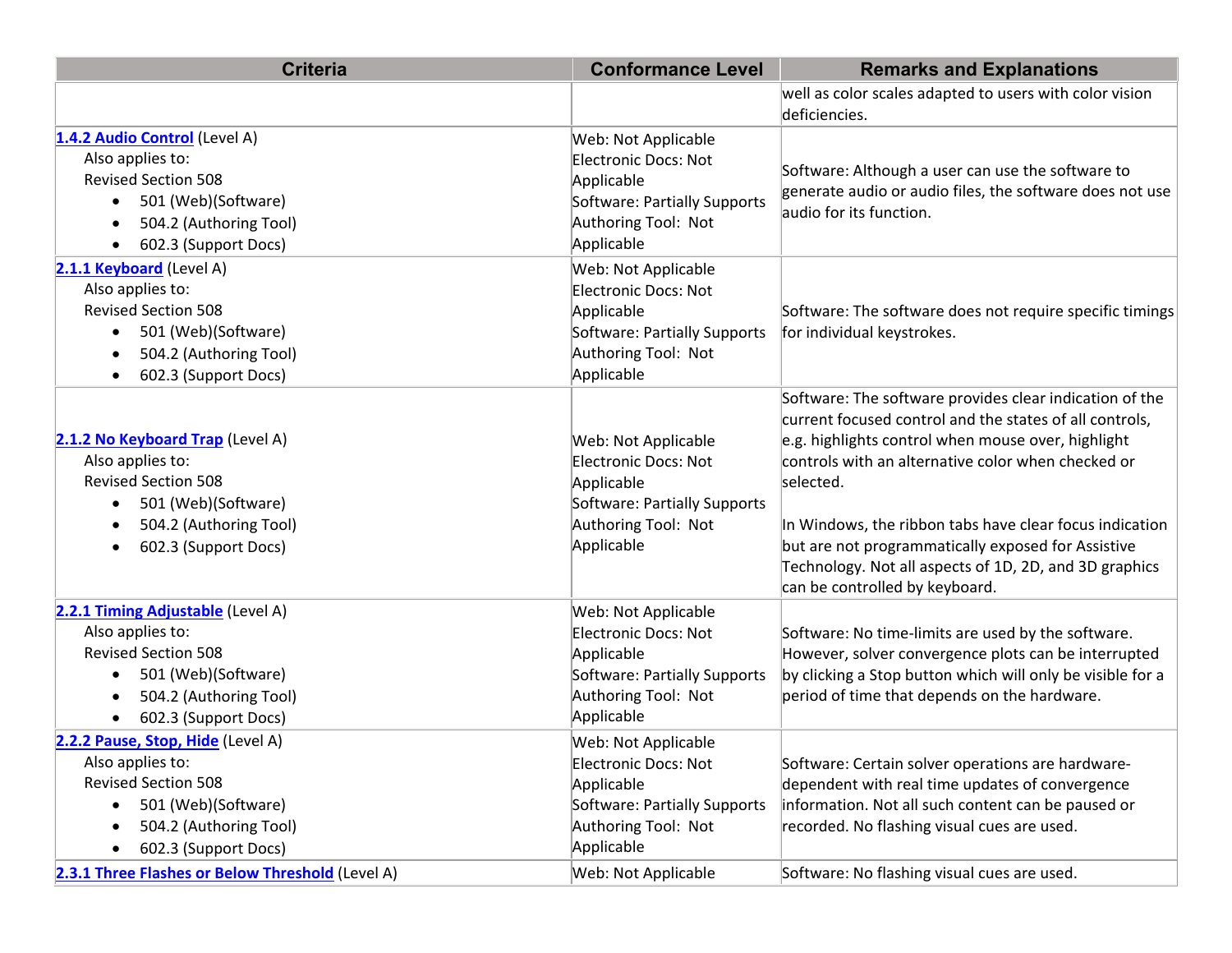| <b>Criteria</b>                                                       | <b>Conformance Level</b>     | <b>Remarks and Explanations</b>                        |
|-----------------------------------------------------------------------|------------------------------|--------------------------------------------------------|
| Also applies to:                                                      | Electronic Docs: Not         |                                                        |
| <b>Revised Section 508</b>                                            | Applicable                   |                                                        |
| 501 (Web)(Software)<br>$\bullet$                                      | Software: Supports           |                                                        |
| 504.2 (Authoring Tool)                                                | Authoring Tool: Not          |                                                        |
| 602.3 (Support Docs)                                                  | Applicable                   |                                                        |
| 2.4.1 Bypass Blocks (Level A)                                         |                              |                                                        |
| Also applies to:                                                      |                              |                                                        |
| <b>Revised Section 508</b>                                            | Not Applicable               | Not Applicable                                         |
| 501 (Web)(Software) – Does not apply to non-web software<br>$\bullet$ |                              |                                                        |
| 504.2 (Authoring Tool)                                                |                              |                                                        |
| 602.3 (Support Docs) - Does not apply to non-web docs                 |                              |                                                        |
| 2.4.2 Page Titled (Level A)                                           |                              |                                                        |
| Also applies to:                                                      |                              |                                                        |
| <b>Revised Section 508</b>                                            | Not Applicable               | Not Applicable                                         |
| 501 (Web)(Software)<br>$\bullet$                                      |                              |                                                        |
| 504.2 (Authoring Tool)                                                |                              |                                                        |
| 602.3 (Support Docs)                                                  |                              |                                                        |
| 2.4.3 Focus Order (Level A)                                           |                              |                                                        |
| Also applies to:                                                      |                              |                                                        |
| <b>Revised Section 508</b>                                            | Not Applicable               | Not Applicable                                         |
| 501 (Web)(Software)<br>$\bullet$                                      |                              |                                                        |
| 504.2 (Authoring Tool)                                                |                              |                                                        |
| 602.3 (Support Docs)                                                  |                              |                                                        |
| 2.4.4 Link Purpose (In Context) (Level A)                             | Web: Not Applicable          |                                                        |
| Also applies to:                                                      | Electronic Docs: Not         | Hyperlinks are not an essential part of the software.  |
| <b>Revised Section 508</b>                                            | Applicable                   | However, certain legal texts are accessible via links. |
| 501 (Web)(Software)<br>$\bullet$                                      | Software: Partially Supports | Such legal texts are also available on text or PDF     |
| 504.2 (Authoring Tool)                                                | Authoring Tool: Not          | formats.                                               |
| 602.3 (Support Docs)                                                  | Applicable                   |                                                        |
| 3.1.1 Language of Page (Level A)                                      |                              |                                                        |
| Also applies to:                                                      |                              |                                                        |
| <b>Revised Section 508</b>                                            | Not Applicable               | Not Applicable                                         |
| 501 (Web)(Software)<br>$\bullet$                                      |                              |                                                        |
| 504.2 (Authoring Tool)                                                |                              |                                                        |
| 602.3 (Support Docs)                                                  |                              |                                                        |
| 3.2.1 On Focus (Level A)                                              | Web: Not Applicable          | Software: Software highlights parts of CAD geometry    |
| Also applies to:                                                      | Electronic Docs: Not         | depending on location of mouse pointer. This           |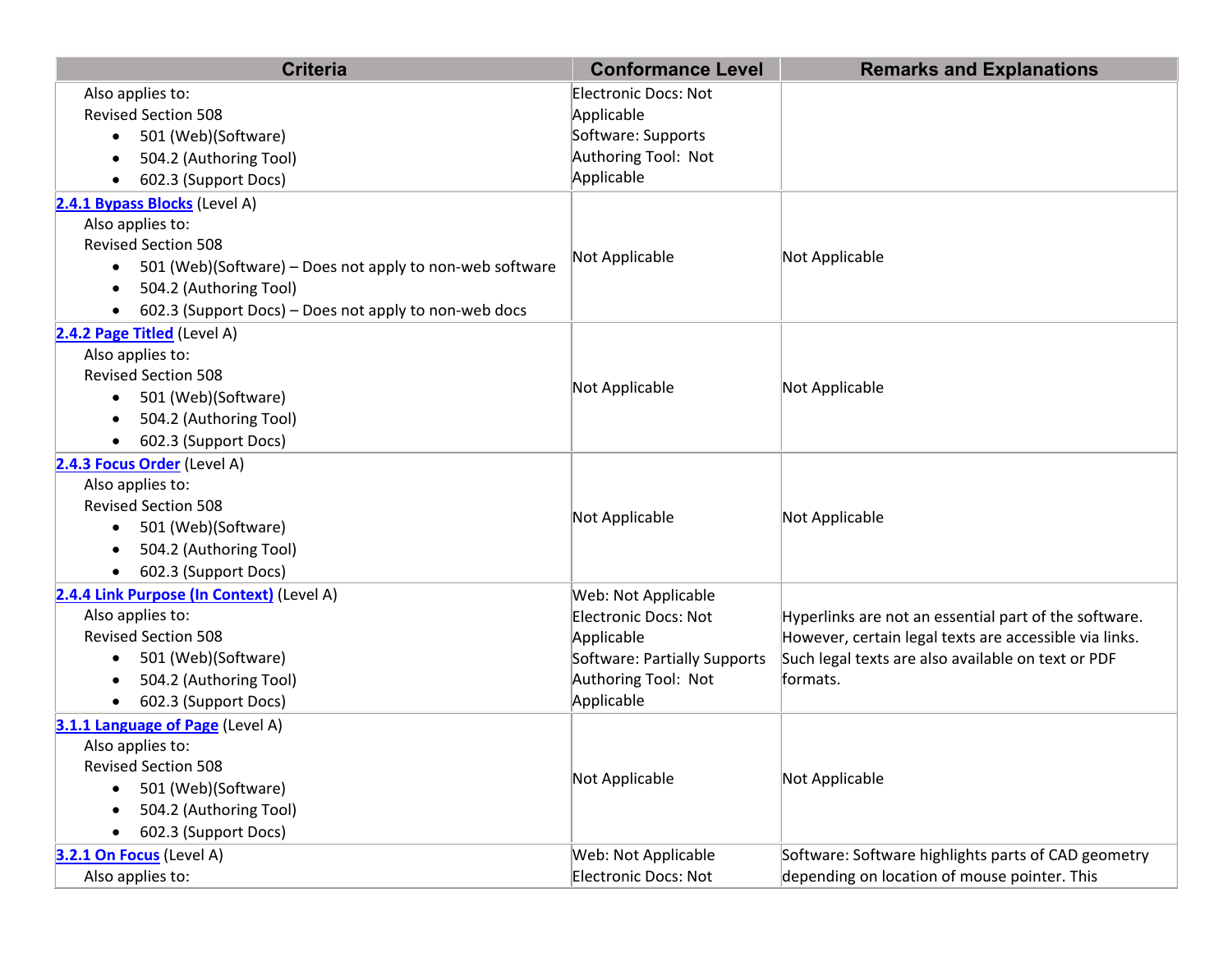| <b>Criteria</b>                                                                                                                                                                        | <b>Conformance Level</b>                                                                                                              | <b>Remarks and Explanations</b>                                                                                                                                                                                |
|----------------------------------------------------------------------------------------------------------------------------------------------------------------------------------------|---------------------------------------------------------------------------------------------------------------------------------------|----------------------------------------------------------------------------------------------------------------------------------------------------------------------------------------------------------------|
| <b>Revised Section 508</b><br>501 (Web)(Software)<br>$\bullet$<br>504.2 (Authoring Tool)<br>602.3 (Support Docs)                                                                       | Applicable<br>Software: Partially Supports<br>Authoring Tool: Not<br>Applicable                                                       | highlighting mechanism is used as a cue for mouse left-<br>click to select a portion of a CAD geometry. However, a<br>list of CAD geometry entities are available to select by<br>keyboard.                    |
| 3.2.2 On Input (Level A)<br>Also applies to:<br><b>Revised Section 508</b><br>501 (Web)(Software)<br>$\bullet$<br>504.2 (Authoring Tool)<br>602.3 (Support Docs)                       | Web: Not Applicable<br>Electronic Docs: Not<br>Applicable<br>Software: Does Not Support<br>Authoring Tool: Not<br>Applicable          | Software: It is a major function of the software that<br>changing the setting of a user interface<br>component changes the context.                                                                            |
| 3.3.1 Error Identification (Level A)<br>Also applies to:<br><b>Revised Section 508</b><br>501 (Web)(Software)<br>$\bullet$<br>504.2 (Authoring Tool)<br>602.3 (Support Docs)           | Web: Not Applicable<br><b>Electronic Docs: Not</b><br>Applicable<br>Software: Partially Supports<br>Authoring Tool: Not<br>Applicable | Software: Errors are most commonly indicated with a<br>text in a dialog box. However, some errors show up as<br>an indicator in a tree.                                                                        |
| 3.3.2 Labels or Instructions (Level A)<br>Also applies to:<br><b>Revised Section 508</b><br>501 (Web)(Software)<br>504.2 (Authoring Tool)<br>602.3 (Support Docs)<br>$\bullet$         | Web: Not Applicable<br>Electronic Docs: Not<br>Applicable<br>Software: Partially Supports<br>Authoring Tool: Not<br>Applicable        | Software: Labels, including tooltips, and instructions are<br>available for all features. When this is not sufficient,<br>context help is available by clicking a question mark icon<br>in the user interface. |
| 4.1.1 Parsing (Level A)<br>Also applies to:<br><b>Revised Section 508</b><br>501 (Web)(Software)<br>$\bullet$<br>504.2 (Authoring Tool)<br>602.3 (Support Docs)                        | Not Applicable                                                                                                                        | Not Applicable                                                                                                                                                                                                 |
| 4.1.2 Name, Role, Value (Level A)<br>Also applies to:<br><b>Revised Section 508</b><br>501 (Web)(Software)<br>$\bullet$<br>504.2 (Authoring Tool)<br>602.3 (Support Docs)<br>$\bullet$ | Web: Not Applicable<br><b>Electronic Docs: Not</b><br>Applicable<br>Software: Partially Supports<br>Authoring Tool: Not<br>Applicable | The software provides an application programming<br>interface (API) that provides an alternative means of<br>input to access and set values and properties.                                                    |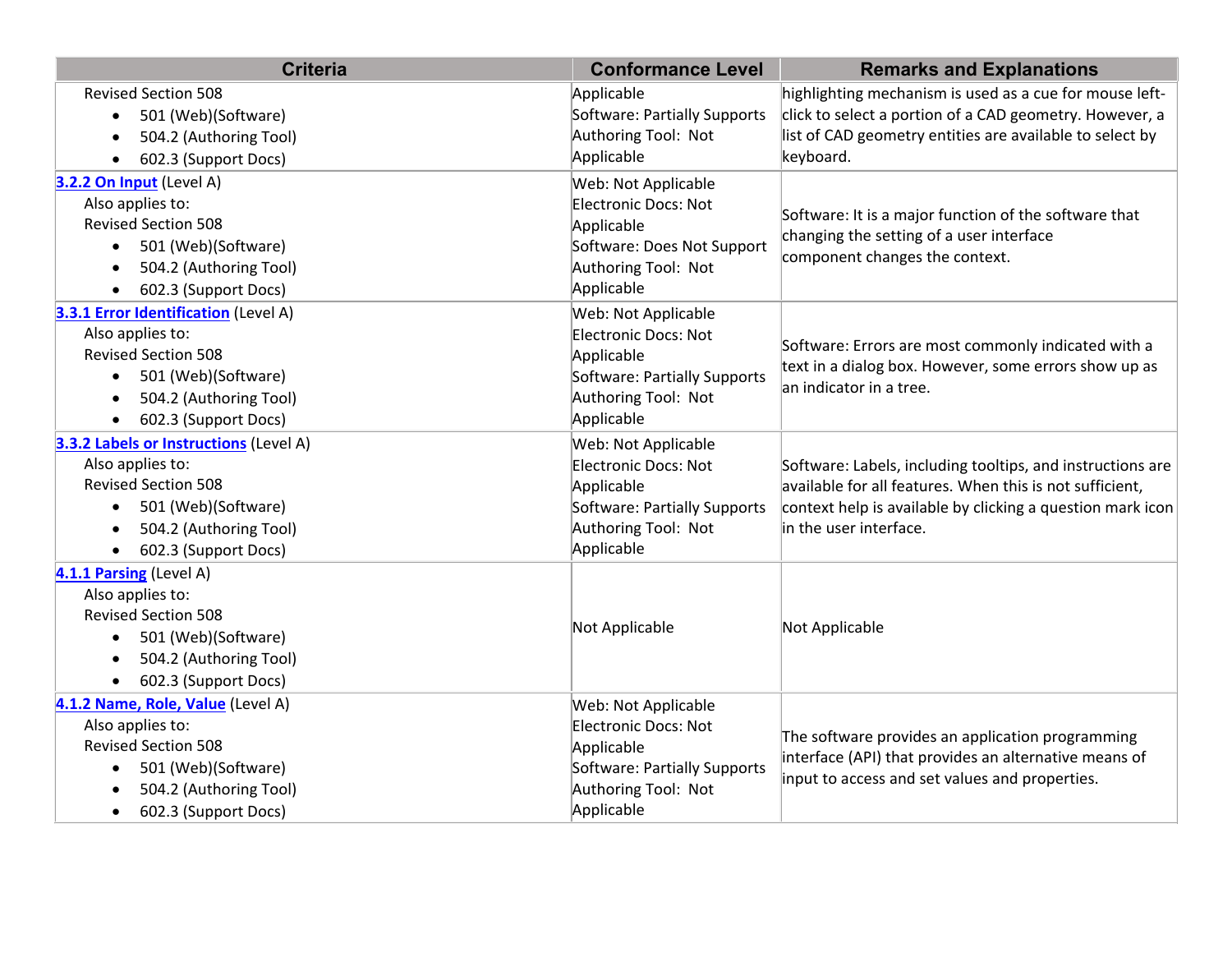#### **Table 2: Success Criteria, Level AA**

Notes:

| <b>Criteria</b>                                  | <b>Conformance Level</b>     | <b>Remarks and Explanations</b>                        |
|--------------------------------------------------|------------------------------|--------------------------------------------------------|
| 1.2.4 Captions (Live) (Level AA)                 |                              |                                                        |
| Also applies to:                                 |                              |                                                        |
| <b>Revised Section 508</b>                       | Not Applicable               | Not Applicable                                         |
| 501 (Web)(Software)<br>$\bullet$                 |                              |                                                        |
| 504.2 (Authoring Tool)<br>$\bullet$              |                              |                                                        |
| 602.3 (Support Docs)<br>$\bullet$                |                              |                                                        |
| 1.2.5 Audio Description (Prerecorded) (Level AA) |                              |                                                        |
| Also applies to:                                 |                              |                                                        |
| <b>Revised Section 508</b>                       | Not Applicable               | Not Applicable                                         |
| 501 (Web)(Software)<br>$\bullet$                 |                              |                                                        |
| 504.2 (Authoring Tool)<br>$\bullet$              |                              |                                                        |
| 602.3 (Support Docs)                             |                              |                                                        |
|                                                  |                              | Electronic Docs: The documentation is available in     |
|                                                  |                              | HTML and PDF form and inherits the contrast            |
| 1.4.3 Contrast (Minimum) (Level AA)              | Web: Not Applicable          | functionality available in web browsers and PDF        |
| Also applies to:                                 | Electronic Docs: Partially   | readers.                                               |
| <b>Revised Section 508</b>                       | Supports                     |                                                        |
| 501 (Web)(Software)<br>$\bullet$                 | Software: Partially Supports | Software: The software supports different color        |
| 504.2 (Authoring Tool)                           | Authoring Tool: Not          | themes including normal, light, and dark theme.        |
| 602.3 (Support Docs)<br>$\bullet$                | Applicable                   | Users can change the color settings of the visual      |
|                                                  |                              | output, visualizations of computational results. The   |
|                                                  |                              | changed settings can be saved in the application file. |
|                                                  |                              | Electronic Docs: The documentation is available in     |
| 1.4.4 Resize text (Level AA)                     | Web: Not Applicable          | HTML and PDF form and inherits the text scaling        |
| Also applies to:                                 | Electronic Docs: Partially   | functionality available in web browsers and PDF        |
| <b>Revised Section 508</b>                       | Supports                     | readers.                                               |
| 501 (Web)(Software)<br>$\bullet$                 | Software: Partially Supports |                                                        |
| 504.2 (Authoring Tool)                           | Authoring Tool: Not          | Software: Microsoft Magnifier works well in            |
| 602.3 (Support Docs)                             | Applicable                   | COMSOL Multiphysics. The Windows scaling               |
|                                                  |                              | setting "Make everything bigger" works well.           |
| 1.4.5 Images of Text (Level AA)                  | Web: Not Applicable          | Software: Most text user interface components are      |
| Also applies to:                                 | Electronic Docs: Not         | displayed as texts, rather than images in COMSOL       |
| <b>Revised Section 508</b>                       | Applicable                   | Multiphysics. Equations and texts displayed in the     |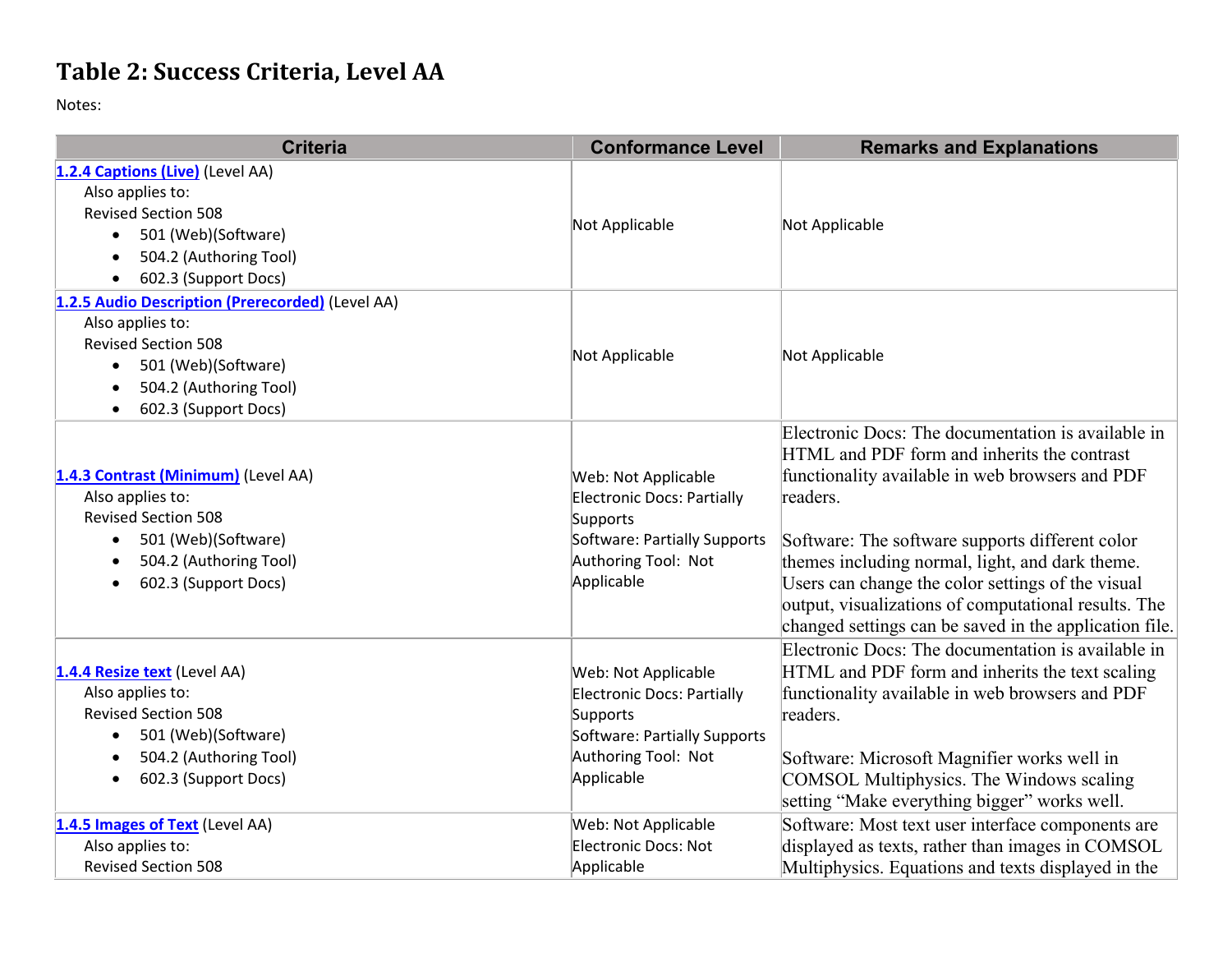| <b>Criteria</b>                                                                                                                                                                                                                              | <b>Conformance Level</b>                                                                                                       | <b>Remarks and Explanations</b>                                                                                                                                                                                                                                                                                                                                                                                                                                                                                                                                                                                                                                                                                                                                                                                                                                                                                                                        |
|----------------------------------------------------------------------------------------------------------------------------------------------------------------------------------------------------------------------------------------------|--------------------------------------------------------------------------------------------------------------------------------|--------------------------------------------------------------------------------------------------------------------------------------------------------------------------------------------------------------------------------------------------------------------------------------------------------------------------------------------------------------------------------------------------------------------------------------------------------------------------------------------------------------------------------------------------------------------------------------------------------------------------------------------------------------------------------------------------------------------------------------------------------------------------------------------------------------------------------------------------------------------------------------------------------------------------------------------------------|
| 501 (Web)(Software)<br>$\bullet$<br>504.2 (Authoring Tool)<br>602.3 (Support Docs)                                                                                                                                                           | Software: Partially Supports<br>Authoring Tool: Not<br>Applicable                                                              | graphics area are displayed as images. However,<br>users can set the font family and font size for those<br>image-based texts after which they are auto-<br>regenerated.                                                                                                                                                                                                                                                                                                                                                                                                                                                                                                                                                                                                                                                                                                                                                                               |
| 2.4.5 Multiple Ways (Level AA)<br>Also applies to:<br><b>Revised Section 508</b><br>501 (Web)(Software) - Does not apply to non-web software<br>$\bullet$<br>504.2 (Authoring Tool)<br>602.3 (Support Docs) - Does not apply to non-web docs | Not Applicable                                                                                                                 | Not Applicable                                                                                                                                                                                                                                                                                                                                                                                                                                                                                                                                                                                                                                                                                                                                                                                                                                                                                                                                         |
| 2.4.6 Headings and Labels (Level AA)<br>Also applies to:<br><b>Revised Section 508</b><br>501 (Web)(Software)<br>$\bullet$<br>504.2 (Authoring Tool)<br>602.3 (Support Docs)                                                                 | Web: Not Applicable<br><b>Electronic Docs: Not</b><br>Applicable<br>Software: Supports<br>Authoring Tool: Not<br>Applicable    | Software: Headings and labels, including tooltips,<br>are used consistently throughout the software.                                                                                                                                                                                                                                                                                                                                                                                                                                                                                                                                                                                                                                                                                                                                                                                                                                                   |
| 2.4.7 Focus Visible (Level AA)<br>Also applies to:<br><b>Revised Section 508</b><br>501 (Web)(Software)<br>$\bullet$<br>504.2 (Authoring Tool)<br>602.3 (Support Docs)                                                                       | Web: Not Applicable<br>Electronic Docs: Not<br>Applicable<br>Software: Partially Supports<br>Authoring Tool: Not<br>Applicable | Software: The software provides clear indication of<br>the current focused control and the states of all<br>controls, e.g. highlights controls when mouse over,<br>highlight controls with an alternative color when<br>checked or selected. The ribbon tabs have clear<br>focus indication but are not programmatically<br>exposed for Assistive Technology. The software<br>supports Windows keyboard keys, such as Ctrl+Tab<br>for moving through most panels, Tab/arrow keys for<br>moving through controls within a panel, Space for<br>clicking a button. The software provides keyboard<br>short-cuts (Alt or Shift+ $F10$ ) for opening context<br>menus. The context menus include most executable<br>commands. The software provides keyboard short-<br>cut keys for frequently used commands. Results<br>from performing some functions are recorded in<br>text-based panels. Some functions, such as 3D<br>modeling, require mouse inputs. |
| 3.1.2 Language of Parts (Level AA)<br>Also applies to:<br><b>Revised Section 508</b>                                                                                                                                                         | Not Applicable                                                                                                                 | Not Applicable                                                                                                                                                                                                                                                                                                                                                                                                                                                                                                                                                                                                                                                                                                                                                                                                                                                                                                                                         |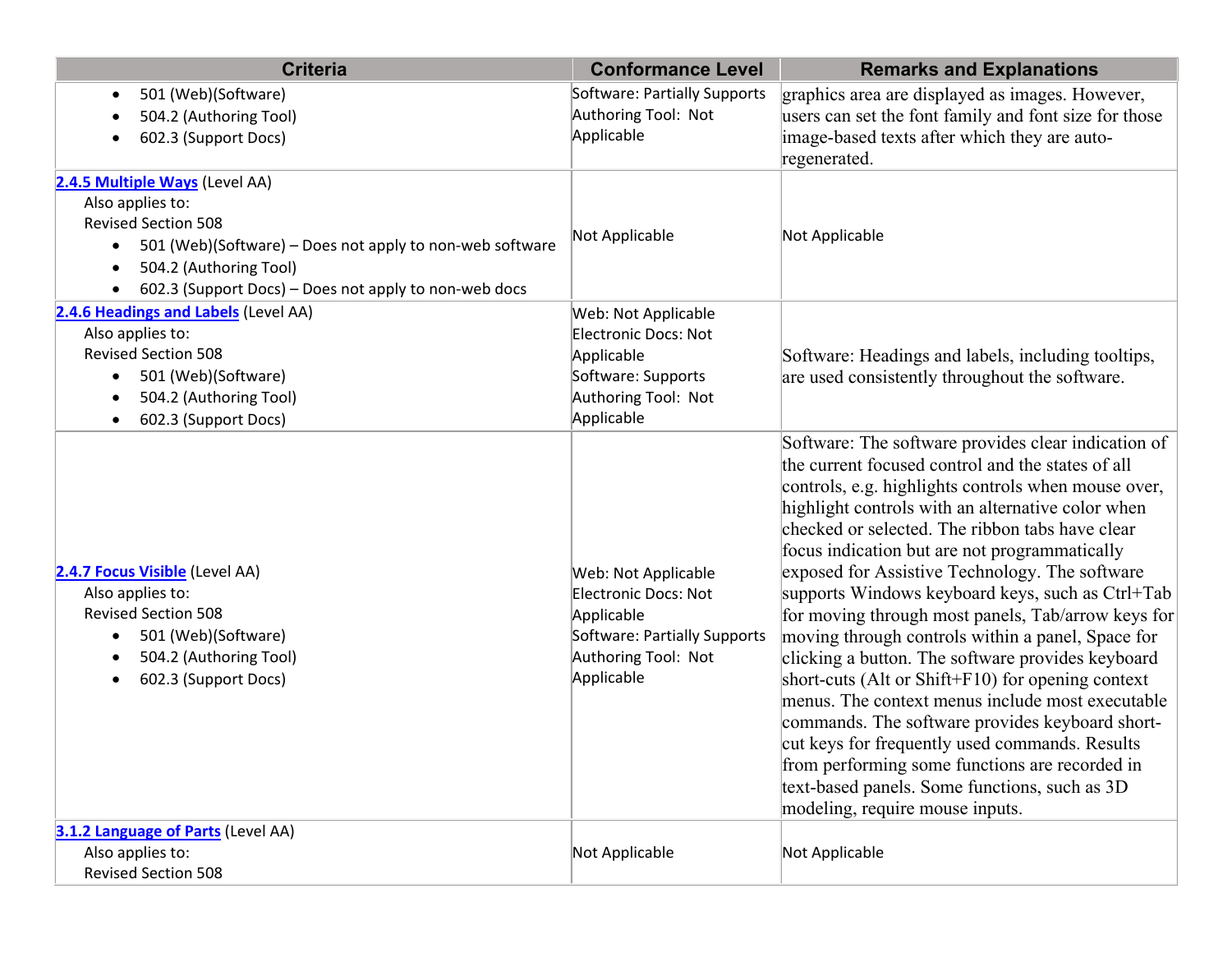| <b>Criteria</b>                                                       | <b>Conformance Level</b>     | <b>Remarks and Explanations</b>                    |
|-----------------------------------------------------------------------|------------------------------|----------------------------------------------------|
| 501 (Web)(Software)                                                   |                              |                                                    |
| 504.2 (Authoring Tool)                                                |                              |                                                    |
| 602.3 (Support Docs)                                                  |                              |                                                    |
| <b>3.2.3 Consistent Navigation (Level AA)</b>                         |                              |                                                    |
| Also applies to:                                                      |                              |                                                    |
| <b>Revised Section 508</b>                                            | Not Applicable               | Not Applicable                                     |
| 501 (Web)(Software) - Does not apply to non-web software<br>$\bullet$ |                              |                                                    |
| 504.2 (Authoring Tool)                                                |                              |                                                    |
| 602.3 (Support Docs) - Does not apply to non-web docs                 |                              |                                                    |
| 3.2.4 Consistent Identification (Level AA)                            |                              |                                                    |
| Also applies to:                                                      |                              |                                                    |
| <b>Revised Section 508</b>                                            | Not Applicable               | Not Applicable                                     |
| 501 (Web)(Software) - Does not apply to non-web software<br>$\bullet$ |                              |                                                    |
| 504.2 (Authoring Tool)                                                |                              |                                                    |
| 602.3 (Support Docs) – Does not apply to non-web docs                 |                              |                                                    |
| <b>3.3.3 Error Suggestion</b> (Level AA)                              | Web: Not Applicable          |                                                    |
| Also applies to:                                                      | Electronic Docs: Not         |                                                    |
| <b>Revised Section 508</b>                                            | Applicable                   | Software: Some text fields have tooltips that give |
| 501 (Web)(Software)<br>$\bullet$                                      | Software: Partially Supports | information on the reason of errors.               |
| 504.2 (Authoring Tool)                                                | Authoring Tool: Not          |                                                    |
| 602.3 (Support Docs)                                                  | Applicable                   |                                                    |
| 3.3.4 Error Prevention (Legal, Financial, Data) (Level AA)            |                              |                                                    |
| Also applies to:                                                      |                              |                                                    |
| <b>Revised Section 508</b>                                            | Not Applicable               | Not Applicable                                     |
| 501 (Web)(Software)<br>$\bullet$                                      |                              |                                                    |
| 504.2 (Authoring Tool)                                                |                              |                                                    |
| 602.3 (Support Docs)                                                  |                              |                                                    |

#### **Table 3: Success Criteria, Level AAA**

Notes: This section is not applicable. The software is not <sup>a</sup> web application.

| <b>Criteria</b>                                                                       | <b>Conformance Level</b> | <b>Remarks and Explanations</b> |
|---------------------------------------------------------------------------------------|--------------------------|---------------------------------|
| 1.2.6 Sign Language (Prerecorded) (Level AAA)<br>Revised Section 508 - Does not apply | lWeb:                    | Web:                            |
| 1.2.7 Extended Audio Description (Prerecorded) (Level AAA)                            | lWeb:                    | Web:                            |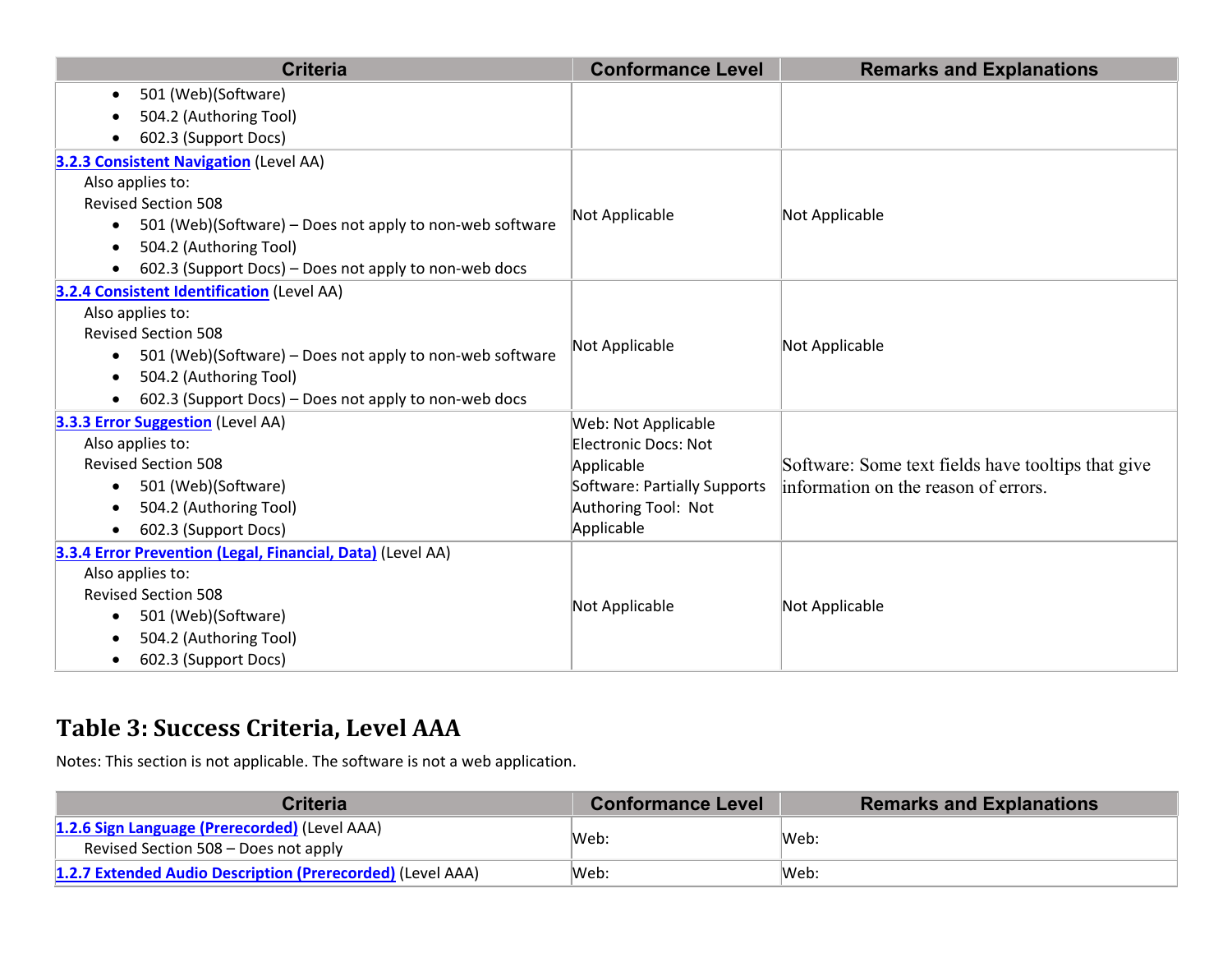| <b>Criteria</b>                                                         | <b>Conformance Level</b> | <b>Remarks and Explanations</b> |
|-------------------------------------------------------------------------|--------------------------|---------------------------------|
| Revised Section 508 - Does not apply                                    |                          |                                 |
| 1.2.8 Media Alternative (Prerecorded) (Level AAA)                       |                          | Web:                            |
| Revised Section 508 - Does not apply                                    | Web:                     |                                 |
| 1.2.9 Audio-only (Live) (Level AAA)                                     |                          |                                 |
| Revised Section 508 - Does not apply                                    | Web:                     | Web:                            |
| 1.4.6 Contrast (Enhanced) (Level AAA)                                   | Web:                     | Web:                            |
| Revised Section 508 - Does not apply                                    |                          |                                 |
| 1.4.7 Low or No Background Audio (Level AAA)                            | Web:                     | Web:                            |
| Revised Section 508 - Does not apply                                    |                          |                                 |
| 1.4.8 Visual Presentation (Level AAA)                                   | Web:                     | Web:                            |
| Revised Section 508 - Does not apply                                    |                          |                                 |
| 1.4.9 Images of Text (No Exception) (Level AAA)                         | Web:                     | Web:                            |
| Revised Section 508 - Does not apply                                    |                          |                                 |
| 2.1.3 Keyboard (No Exception) (Level AAA)                               | Web:                     | Web:                            |
| Revised Section 508 - Does not apply                                    |                          |                                 |
| 2.2.3 No Timing (Level AAA)                                             | Web:                     | Web:                            |
| Revised Section 508 - Does not apply                                    |                          |                                 |
| 2.2.4 Interruptions (Level AAA)                                         | Web:                     | Web:                            |
| Revised Section 508 - Does not apply                                    |                          |                                 |
| 2.2.5 Re-authenticating (Level AAA)                                     | Web:                     | Web:                            |
| Revised Section 508 - Does not apply                                    |                          |                                 |
| 2.3.2 Three Flashes (Level AAA)<br>Revised Section 508 - Does not apply | Web:                     | Web:                            |
|                                                                         |                          |                                 |
| 2.4.8 Location (Level AAA)<br>Revised Section 508 - Does not apply      | Web:                     | Web:                            |
| 2.4.9 Link Purpose (Link Only) (Level AAA)                              |                          |                                 |
| Revised Section 508 - Does not apply                                    | Web:                     | Web:                            |
| 2.4.10 Section Headings (Level AAA)                                     |                          |                                 |
| Revised Section 508 - Does not apply                                    | Web:                     | Web:                            |
| 3.1.3 Unusual Words (Level AAA)                                         |                          | Web:                            |
| Revised Section 508 - Does not apply                                    | Web:                     |                                 |
| <b>3.1.4 Abbreviations (Level AAA)</b>                                  |                          |                                 |
| Revised Section 508 - Does not apply                                    | Web:                     | Web:                            |
| 3.1.5 Reading Level (Level AAA)                                         |                          |                                 |
| Revised Section 508 - Does not apply                                    | Web:                     | Web:                            |
| 3.1.6 Pronunciation (Level AAA)                                         | Web:                     | Web:                            |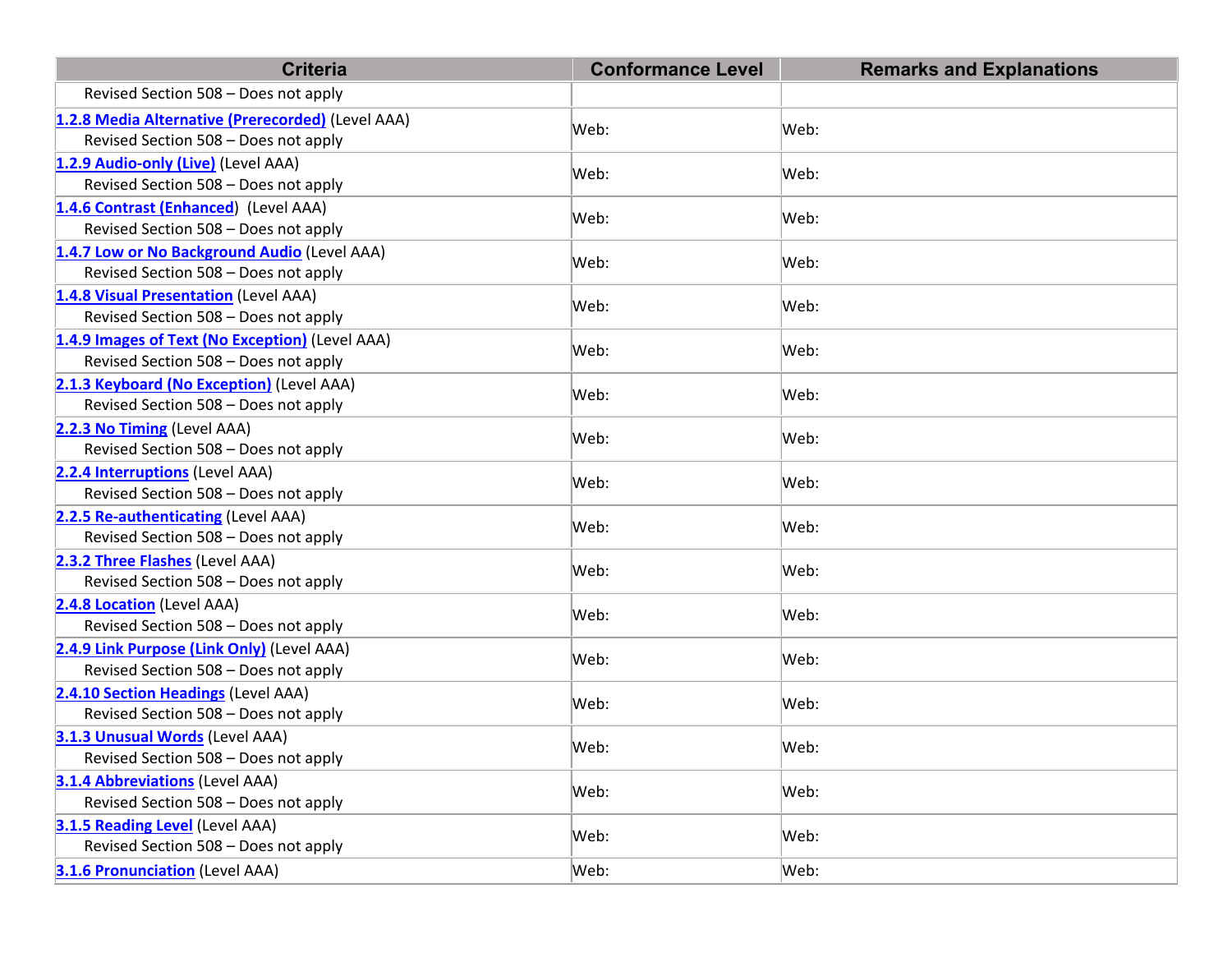| <b>Criteria</b>                                                                  | <b>Conformance Level</b> | <b>Remarks and Explanations</b> |
|----------------------------------------------------------------------------------|--------------------------|---------------------------------|
| Revised Section 508 - Does not apply                                             |                          |                                 |
| 3.2.5 Change on Request (Level AAA)<br>Revised Section 508 - Does not apply      | Web:                     | Web:                            |
| <b>3.3.5 Help</b> (Level AAA)<br>Revised Section 508 - Does not apply            | Web:                     | Web:                            |
| 3.3.6 Error Prevention (All) (Level AAA)<br>Revised Section 508 - Does not apply | Web:                     | Web:                            |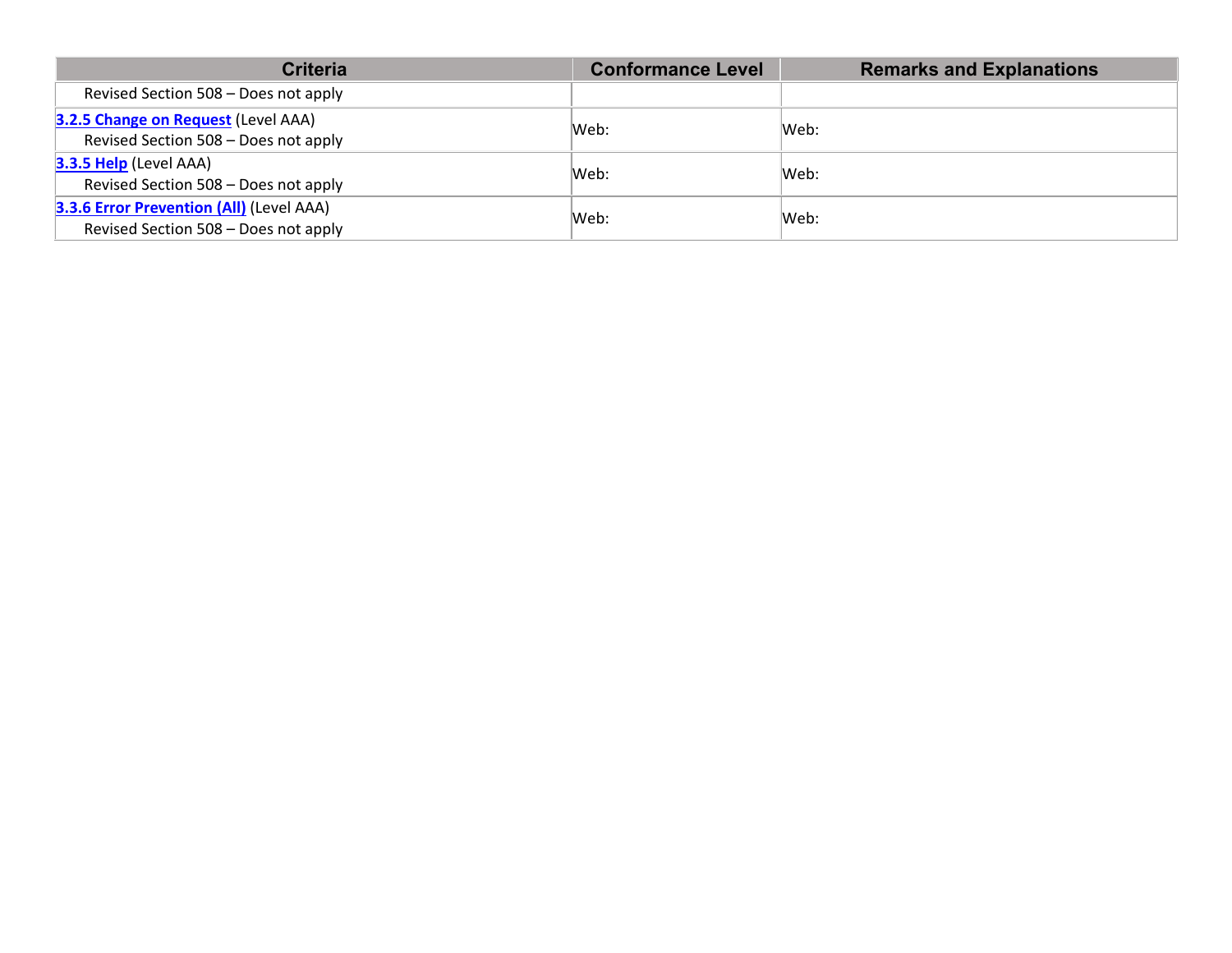### **Revised Section 508 Report**

#### **Chapter 3: Functional Performance Criteria (FPC)**

Notes: The software is <sup>a</sup> computer aided engineering (CAE) software.

| <b>Criteria</b>                       | <b>Conformance Level</b> | <b>Remarks and Explanations</b>                                                                                                                                                                                                                   |
|---------------------------------------|--------------------------|---------------------------------------------------------------------------------------------------------------------------------------------------------------------------------------------------------------------------------------------------|
| 302.1 Without Vision                  | Does Not Support         | The software is a computer aided<br>engineering (CAE) software that<br>requires interaction with 1D, 2D, or 3D<br>graphics both for inputs and for results<br>which is frequently presented in<br>graphics format.                                |
| 302.2 With Limited Vision             | Partially Supports       | The software supports some Microsoft<br>Windows accessibility features such as<br>the Magnifier and scaling. In addition,<br>the software supports different color<br>themes including normal, light, and<br>dark theme.                          |
| 302.3 Without Perception of Color     | Supports                 | When color coding is used for<br>conveying information, the information<br>can also be visualized as, for example,<br>tooltips, in gray scale and/or<br>wireframes as well as color scales<br>adapted to users with color vision<br>deficiencies. |
| 302.4 Without Hearing                 | Supports                 | The software does not require audio<br>for its use.                                                                                                                                                                                               |
| 302.5 With Limited Hearing            | Supports                 | The software does not require audio<br>for its use.                                                                                                                                                                                               |
| 302.6 Without Speech                  | Supports                 | The software does not require speech<br>for its use.                                                                                                                                                                                              |
| 302.7 With Limited Manipulation       | Supports                 | The software supports input by mouse,<br>keyboard, 3D mouse, touch pad, and<br>stylus pen.                                                                                                                                                        |
| 302.8 With Limited Reach and Strength | Supports                 | The software supports input by mouse,                                                                                                                                                                                                             |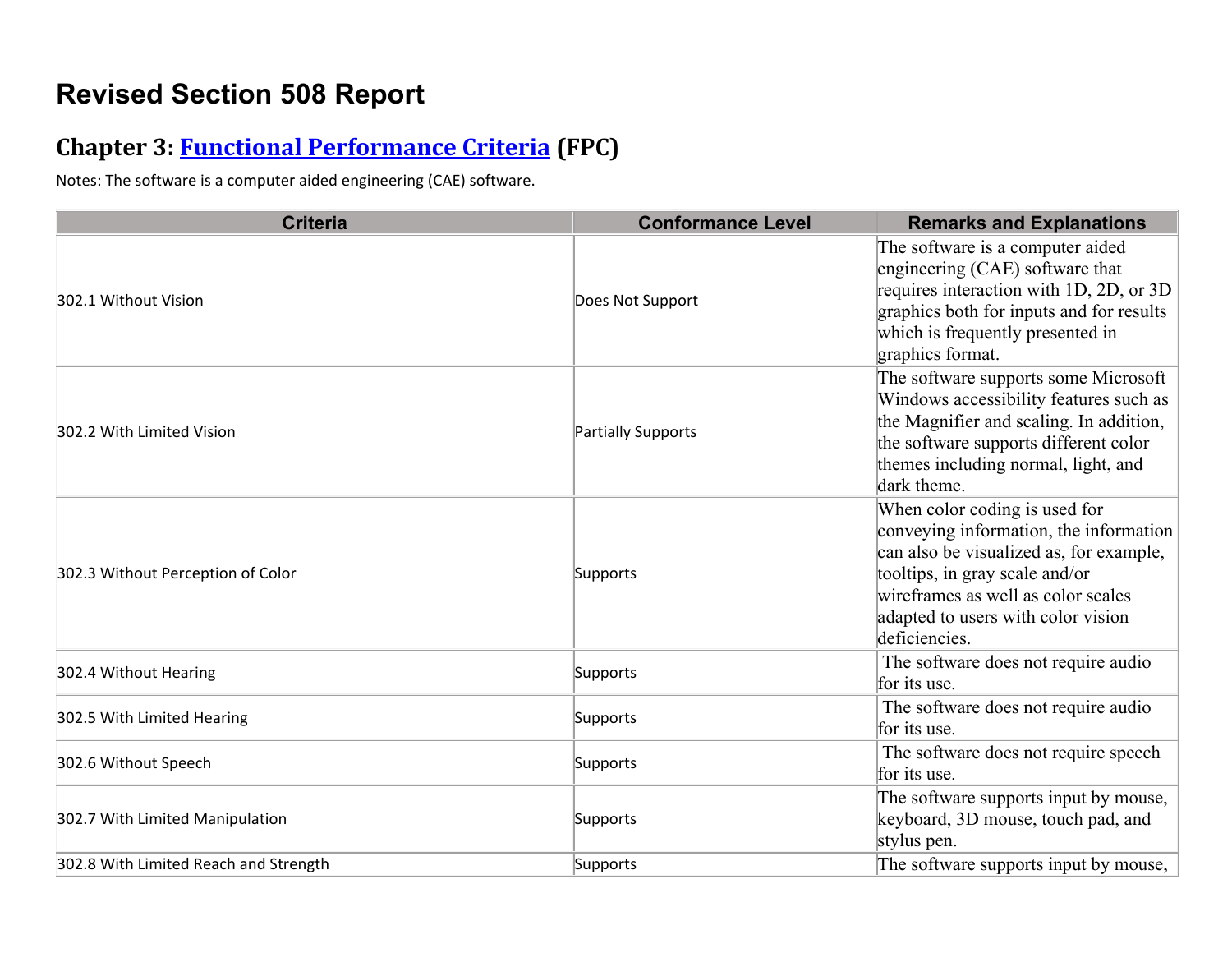| <b>Criteria</b>                                                | <b>Conformance Level</b> | <b>Remarks and Explanations</b>        |
|----------------------------------------------------------------|--------------------------|----------------------------------------|
|                                                                |                          | keyboard, 3D mouse, touch pad, and     |
|                                                                |                          | stylus pen.                            |
|                                                                |                          | The software does not include tools to |
| 302.9 With Limited Language, Cognitive, and Learning Abilities | Does Not Support         | aid users with limited language,       |
|                                                                |                          | cognitive, and learning abilities.     |

#### **Chapter 4: Hardware**

Notes: The ICT is <sup>a</sup> software which works on standard hardware running in the Windows, Linux, and macOS operating systems. No specialized hardware is provided or required with the software which is therefore not subject to the requirements of this section.

| <b>Criteria</b>                                                   | <b>Conformance Level</b>            | <b>Remarks and Explanations</b>     |
|-------------------------------------------------------------------|-------------------------------------|-------------------------------------|
| <b>402 Closed Functionality</b>                                   | Heading cell - no response required | Heading cell - no response required |
| 402.1 General                                                     | Heading cell - no response required | Heading cell - no response required |
| 402.2 Speech-Output Enabled                                       | Heading cell - no response required | Heading cell - no response required |
| 402.2.1 Information Displayed On-Screen                           |                                     |                                     |
| 402.2.2 Transactional Outputs                                     |                                     |                                     |
| 402.2.3 Speech Delivery Type and Coordination                     |                                     |                                     |
| 402.2.4 User Control                                              |                                     |                                     |
| 402.2.5 Braille Instructions                                      |                                     |                                     |
| 402.3 Volume                                                      | Heading cell - no response required | Heading cell - no response required |
| 402.3.1 Private Listening                                         |                                     |                                     |
| 402.3.2 Non-private Listening                                     |                                     |                                     |
| 402.4 Characters on Display Screens                               |                                     |                                     |
| 402.5 Characters on Variable Message Signs                        |                                     |                                     |
| <b>403 Biometrics</b>                                             | Heading cell - no response required | Heading cell - no response required |
| 403.1 General                                                     |                                     |                                     |
| <b>404 Preservation of Information Provided for Accessibility</b> | Heading cell - no response required | Heading cell - no response required |
| 404.1 General                                                     |                                     |                                     |
| <b>405 Privacy</b>                                                | Heading cell - no response required | Heading cell - no response required |
| 405.1 General                                                     |                                     |                                     |
| <b>406 Standard Connections</b>                                   | Heading cell - no response required | Heading cell - no response required |
| 406.1 General                                                     |                                     |                                     |
| <b>407 Operable Parts</b>                                         | Heading cell - no response required | Heading cell - no response required |
| 407.2 Contrast                                                    |                                     |                                     |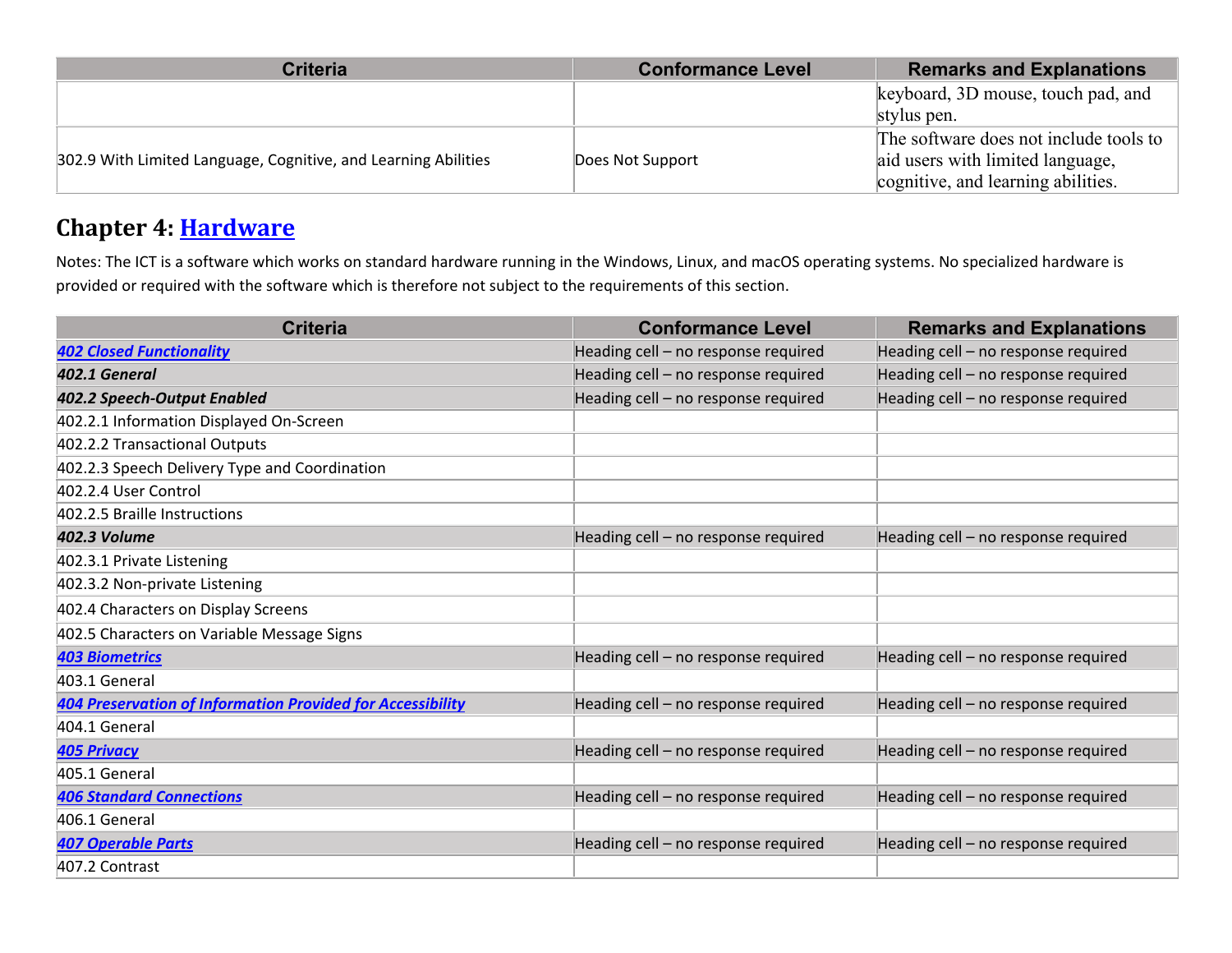| <b>Criteria</b>                                                        | <b>Conformance Level</b>            | <b>Remarks and Explanations</b>     |
|------------------------------------------------------------------------|-------------------------------------|-------------------------------------|
| 407.3 Input Controls                                                   | Heading cell - no response required | Heading cell - no response required |
| 407.3.1 Tactilely Discernible                                          |                                     |                                     |
| 407.3.2 Alphabetic Keys                                                |                                     |                                     |
| 407.3.3 Numeric Keys                                                   |                                     |                                     |
| 407.4 Key Repeat                                                       |                                     |                                     |
| 407.5 Timed Response                                                   |                                     |                                     |
| 407.6 Operation                                                        |                                     |                                     |
| 407.7 Tickets, Fare Cards, and Keycards                                |                                     |                                     |
| 407.8 Reach Height and Depth                                           | Heading cell - no response required | Heading cell - no response required |
| 407.8.1 Vertical Reference Plane                                       |                                     |                                     |
| 407.8.1.1 Vertical Plane for Side Reach                                |                                     |                                     |
| 407.8.1.2 Vertical Plane for Forward Reach                             |                                     |                                     |
| 407.8.2 Side Reach                                                     |                                     |                                     |
| 407.8.2.1 Unobstructed Side Reach                                      |                                     |                                     |
| 407.8.2.2 Obstructed Side Reach                                        |                                     |                                     |
| 407.8.3 Forward Reach                                                  |                                     |                                     |
| 407.8.3.1 Unobstructed Forward Reach                                   |                                     |                                     |
| 407.8.3.2 Obstructed Forward Reach                                     |                                     |                                     |
| 407.8.3.2.1 Operable Part Height for ICT with Obstructed Forward Reach |                                     |                                     |
| 407.8.3.2.2 Knee and Toe Space under ICT with Obstructed Forward       |                                     |                                     |
| Reach                                                                  |                                     |                                     |
| <b>408 Display Screens</b>                                             | Heading cell - no response required | Heading cell - no response required |
| 408.2 Visibility                                                       |                                     |                                     |
| 408.3 Flashing                                                         |                                     |                                     |
| <b>409 Status Indicators</b>                                           | Heading cell - no response required | Heading cell - no response required |
| 409.1 General                                                          |                                     |                                     |
| <b>410 Color Coding</b>                                                | Heading cell - no response required | Heading cell - no response required |
| 410.1 General                                                          |                                     |                                     |
| <b>411 Audible Signals</b>                                             | Heading cell - no response required | Heading cell - no response required |
| 411.1 General                                                          |                                     |                                     |
| <b>412 ICT with Two-Way Voice Communication</b>                        | Heading cell - no response required | Heading cell - no response required |
| 412.2 Volume Gain                                                      | Heading cell - no response required | Heading cell - no response required |
| 412.2.1 Volume Gain for Wireline Telephones                            |                                     |                                     |
| 412.2.2 Volume Gain for Non-Wireline ICT                               |                                     |                                     |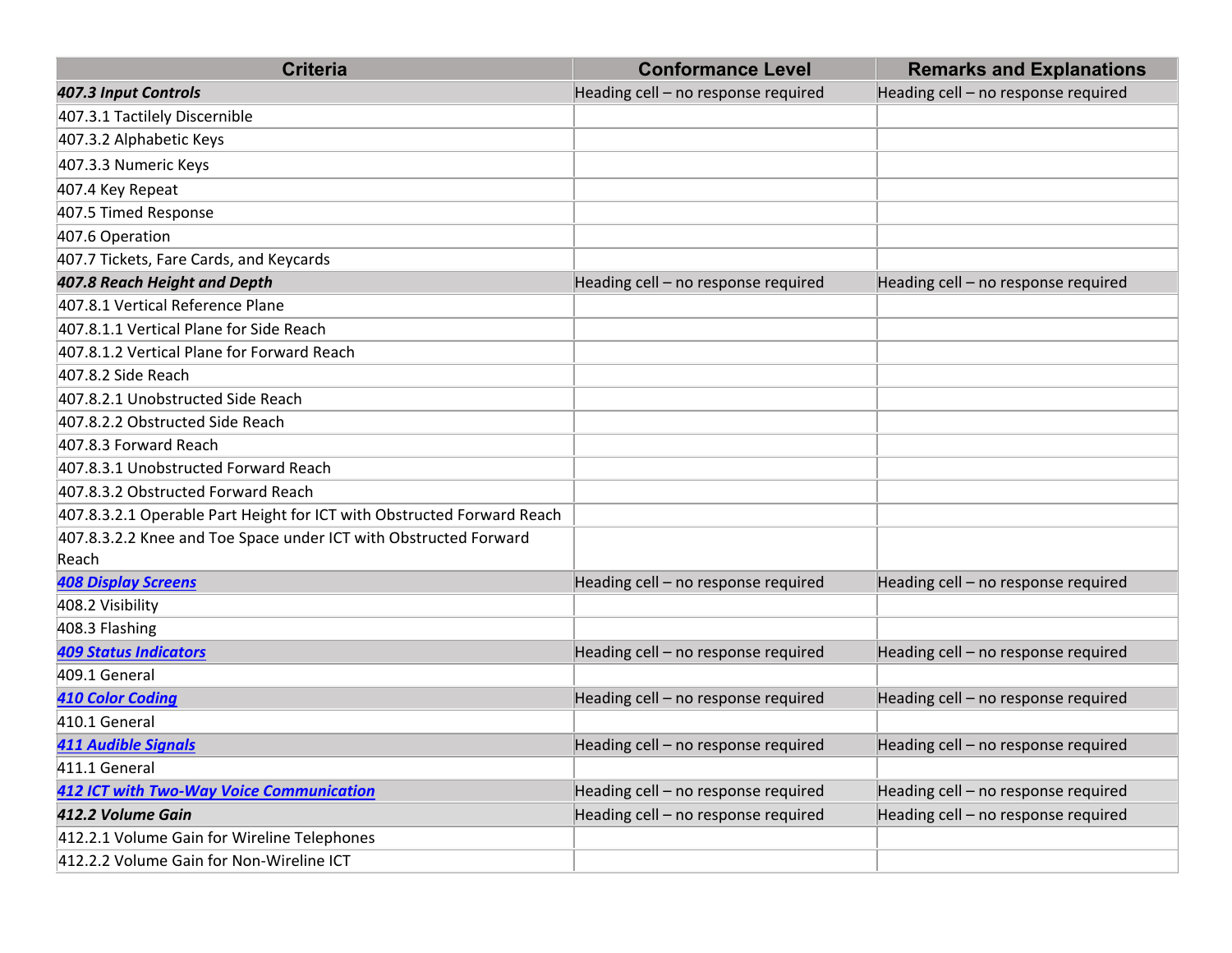| <b>Criteria</b>                                              | <b>Conformance Level</b>            | <b>Remarks and Explanations</b>     |
|--------------------------------------------------------------|-------------------------------------|-------------------------------------|
| 412.3 Interference Reduction and Magnetic Coupling           | Heading cell - no response required | Heading cell - no response required |
| 412.3.1 Wireless Handsets                                    |                                     |                                     |
| 412.3.2 Wireline Handsets                                    |                                     |                                     |
| 412.4 Digital Encoding of Speech                             |                                     |                                     |
| 412.5 Real-Time Text Functionality                           | Reserved for future                 | Reserved for future                 |
| 412.6 Caller ID                                              |                                     |                                     |
| 412.7 Video Communication                                    |                                     |                                     |
| 412.8 Legacy TTY Support                                     | Heading cell - no response required | Heading cell - no response required |
| 412.8.1 TTY Connectability                                   |                                     |                                     |
| 412.8.2 Voice and Hearing Carry Over                         |                                     |                                     |
| 412.8.3 Signal Compatibility                                 |                                     |                                     |
| 412.8.4 Voice Mail and Other Messaging Systems               |                                     |                                     |
| <b>413 Closed Caption Processing Technologies</b>            | Heading cell - no response required | Heading cell - no response required |
| 413.1.1 Decoding and Display of Closed Captions              |                                     |                                     |
| 413.1.2 Pass-Through of Closed Caption Data                  |                                     |                                     |
| <b>414 Audio Description Processing Technologies</b>         | Heading cell - no response required | Heading cell - no response required |
| 414.1.1 Digital Television Tuners                            |                                     |                                     |
| 414.1.2 Other ICT                                            |                                     |                                     |
| <b>415 User Controls for Captions and Audio Descriptions</b> | Heading cell - no response required | Heading cell - no response required |
| 415.1.1 Caption Controls                                     |                                     |                                     |
| 415.1.2 Audio Description Controls                           |                                     |                                     |

### **Chapter 5: Software**

Notes: The software is <sup>a</sup> computer aided engineering (CAE) software).

| <b>Criteria</b>                                       | <b>Conformance Level</b>            | <b>Remarks and Explanations</b>                                                                                               |
|-------------------------------------------------------|-------------------------------------|-------------------------------------------------------------------------------------------------------------------------------|
| 501.1 Scope - Incorporation of WCAG 2.0 AA            | See WCAG 2.0 section                | See information in WCAG 2.0 section                                                                                           |
| <b>502 Interoperability with Assistive Technology</b> | Heading cell - no response required | Heading cell - no response required                                                                                           |
| 502.2.1 User Control of Accessibility Features        | Not Applicable                      | The software is not a platform software.                                                                                      |
| 502.2.2 No Disruption of Accessibility Features       | Partially Supports                  | Microsoft Magnifier works well in COMSOL<br>Multiphysics. The Windows scaling setting<br>"Make everything bigger" works well. |
| <b>502.3 Accessibility Services</b>                   | Heading cell - no response required | Heading cell - no response required                                                                                           |
| 502.3.1 Object Information                            | Partially Supports                  | The software provides an application<br>programming interface (API) that provides                                             |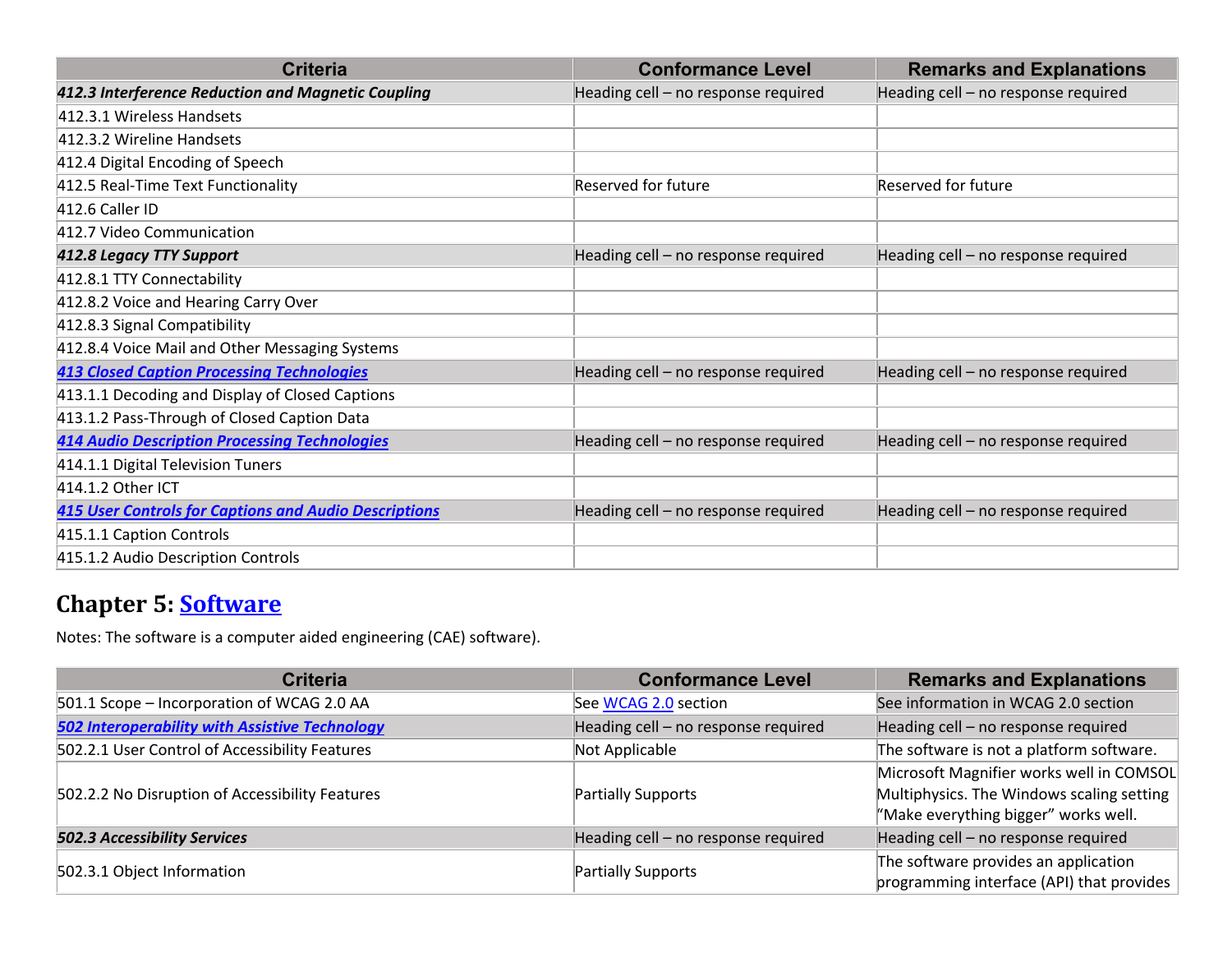| <b>Criteria</b>                            | <b>Conformance Level</b> | <b>Remarks and Explanations</b>                                                                                                                                                                                                                |
|--------------------------------------------|--------------------------|------------------------------------------------------------------------------------------------------------------------------------------------------------------------------------------------------------------------------------------------|
|                                            |                          | an alternative means of input to access<br>and set values and properties.                                                                                                                                                                      |
| 502.3.2 Modification of Object Information | Partially Supports       | The software provides an application<br>programming interface (API) that provides<br>an alternative means of input to access<br>and set values and properties.                                                                                 |
| 502.3.3 Row, Column, and Headers           | Partially Supports       | Most data entities are numerical in nature<br>double precision numbers). Such values<br>can be accessed by the application<br>programming interface (API).                                                                                     |
| 502.3.4 Values                             | Partially Supports       | The software provides an application<br>programming interface (API) that provides<br>an alternative means of input to access<br>and set values and properties.                                                                                 |
| 502.3.5 Modification of Values             | Partially Supports       | The software provides an application<br>programming interface (API) that provides<br>an alternative means of input to access<br>and set values and properties.                                                                                 |
| 502.3.6 Label Relationships                | Partially Supports       | The software provides an application<br>programming interface (API) that provides<br>an alternative means of input to access<br>and set values and properties.                                                                                 |
| 502.3.7 Hierarchical Relationships         | Partially Supports       | The application programming interface<br>(API) that provides an alternative means of<br>input to access and set values and<br>properties. This includes aspects of the<br>software that is object oriented with<br>parent-child relationships. |
| 502.3.8 Text                               | Partially Supports       | Interactive text strings can be accessed<br>and set by the application programming<br>interface (API).                                                                                                                                         |
| 502.3.9 Modification of Text               | Partially Supports       | Interactive text strings can be accessed<br>and set by the application programming<br>interface (API).                                                                                                                                         |
| 502.3.10 List of Actions                   | Partially Supports       | This is supported to the extent it is<br>supported by the application programming<br>interface (API).                                                                                                                                          |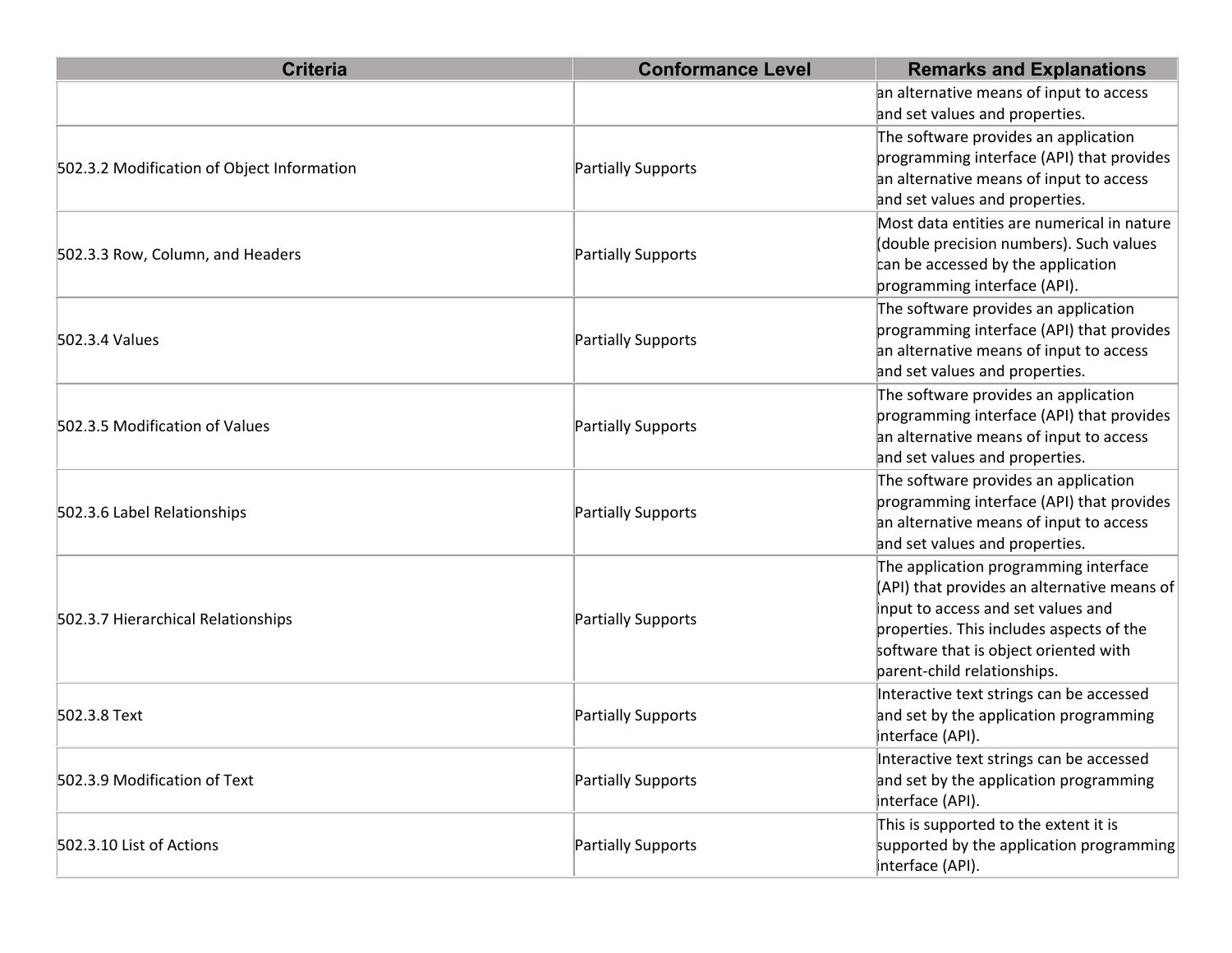| <b>Criteria</b>                                                                      | <b>Conformance Level</b>            | <b>Remarks and Explanations</b>                                                                                                                                                                                                                                                              |
|--------------------------------------------------------------------------------------|-------------------------------------|----------------------------------------------------------------------------------------------------------------------------------------------------------------------------------------------------------------------------------------------------------------------------------------------|
| 502.3.11 Actions on Objects                                                          | Partially Supports                  | This is supported to the extent it is<br>supported by the application programming<br>interface (API).                                                                                                                                                                                        |
| 502.3.12 Focus Cursor                                                                | Partially Supports                  | In Windows, the ribbon tabs have clear<br>focus indication but are not<br>programmatically exposed for Assistive<br>Technology. The cursor location in the<br>graphics window is not accessible.                                                                                             |
| 502.3.13 Modification of Focus Cursor                                                | Partially Supports                  | In Windows, the ribbon tabs have clear<br>focus indication but are not<br>programmatically exposed for Assistive<br>Technology. The cursor location in the<br>graphics window is not accessible.                                                                                             |
| 502.3.14 Event Notification                                                          | Does Not Support                    | Many important events take place based<br>on interactive 3D graphics which is not<br>accessible to Assistive Technology.                                                                                                                                                                     |
| 502.4 Platform Accessibility Features                                                | Not Applicable                      | The software is not a platform software.                                                                                                                                                                                                                                                     |
| <b>503 Applications</b>                                                              | Heading cell - no response required | Heading cell - no response required                                                                                                                                                                                                                                                          |
| 503.2 User Preferences                                                               | Partially Supports                  | Certain color, contrast, font type, font size,<br>and focus cursor settings can be changed<br>through Windows accessibility features. In<br>addition, other color, contrast, font type,<br>font size, and focus cursor settings can be<br>changed from within the software's<br>preferences. |
| 503.3 Alternative User Interfaces                                                    | Does Not Support                    | Although two alternative user interfaces<br>are provided with close to identical<br>functionality, neither has accessibility as its<br>primary function.                                                                                                                                     |
| 503.4 User Controls for Captions and Audio Description                               | Heading cell - no response required | Heading cell - no response required                                                                                                                                                                                                                                                          |
| 503.4.1 Caption Controls                                                             | Not Applicable                      | The software does not contain content<br>that provides for audio adjustment.                                                                                                                                                                                                                 |
| 503.4.2 Audio Description Controls                                                   | Not Applicable                      | The software does not contain content<br>that provides for audio adjustment.                                                                                                                                                                                                                 |
| <b>504 Authoring Tools</b>                                                           | Heading cell - no response required | Heading cell - no response required                                                                                                                                                                                                                                                          |
| 504.2 Content Creation or Editing (if not authoring tool, enter "not<br>applicable") | See WCAG 2.0 section                | See information in WCAG 2.0 section                                                                                                                                                                                                                                                          |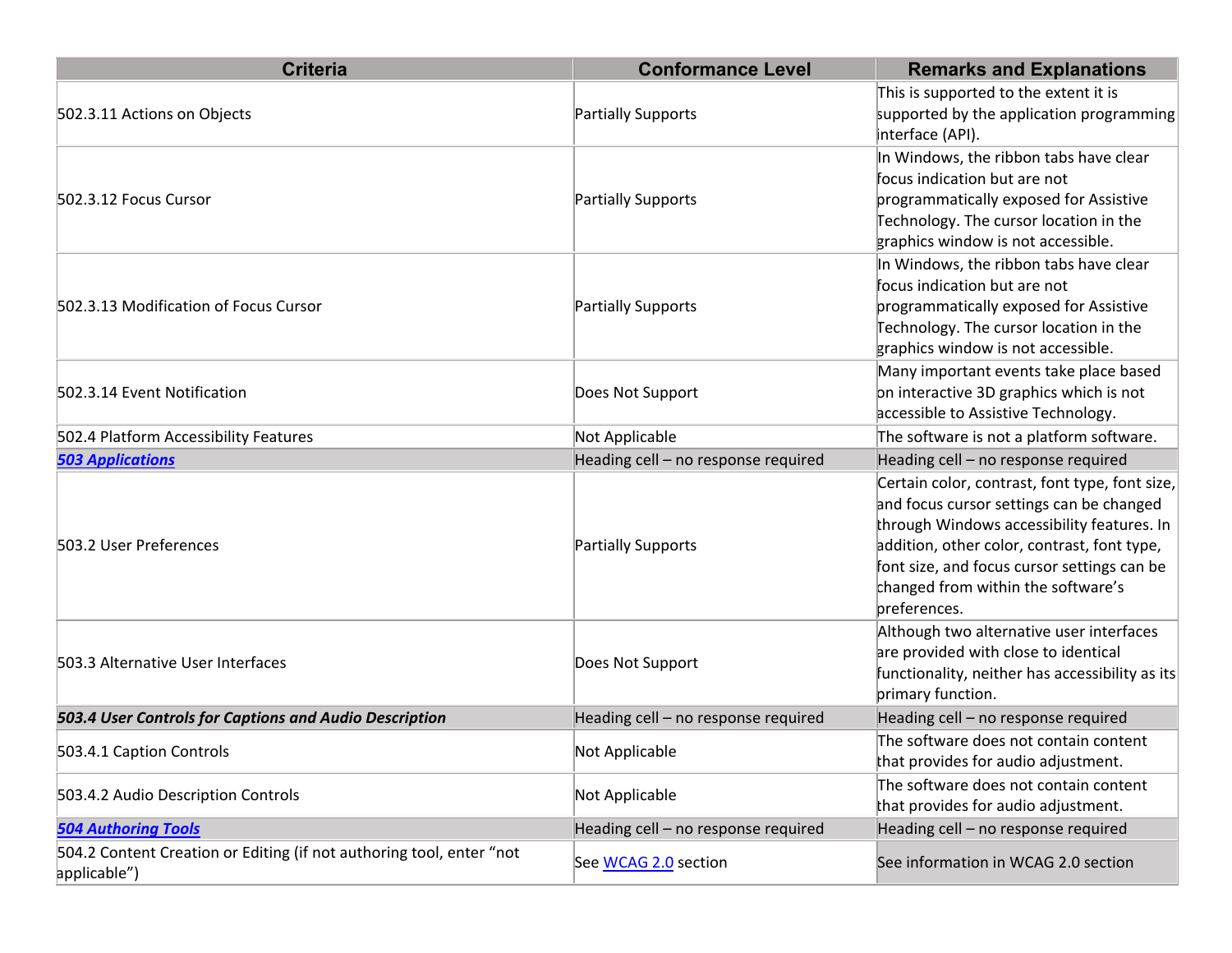| <b>Criteria</b>                                                          | <b>Conformance Level</b> | <b>Remarks and Explanations</b>        |
|--------------------------------------------------------------------------|--------------------------|----------------------------------------|
| 504.2.1 Preservation of Information Provided for Accessibility in Format | Not Applicable           | The software is not an authoring tool. |
| Conversion                                                               |                          |                                        |
| 504.2.2 PDF Export                                                       | Not Applicable           | The software is not an authoring tool. |
| 504.3 Prompts                                                            | Not Applicable           | The software is not an authoring tool. |
| 504.4 Templates                                                          | Not Applicable           | The software is not an authoring tool. |

### **Chapter 6: Support Documentation and Services**

Notes:

| <b>Criteria</b>                                                  | <b>Conformance Level</b>            | <b>Remarks and Explanations</b>                                                                                                                                                                                                                                          |
|------------------------------------------------------------------|-------------------------------------|--------------------------------------------------------------------------------------------------------------------------------------------------------------------------------------------------------------------------------------------------------------------------|
| 601.1 Scope                                                      | Heading cell - no response required | Heading cell - no response required                                                                                                                                                                                                                                      |
| <b>602 Support Documentation</b>                                 | Heading cell - no response required | Heading cell - no response required                                                                                                                                                                                                                                      |
| 602.2 Accessibility and Compatibility Features                   | Partially Supports                  | Certain color, contrast, font type, font size,<br>and focus cursor settings can be changed<br>from within the software's preferences<br>which is described in the documentation.<br>Windows accessibility feature support is<br>hot documented.                          |
| 602.3 Electronic Support Documentation                           | See WCAG 2.0 section                | See information in WCAG 2.0 section                                                                                                                                                                                                                                      |
| 602.4 Alternate Formats for Non-Electronic Support Documentation | Partially Supports                  | The software contains both HTML-based<br>and PDF-based documentation. The PDF-<br>based documentation is prepared for<br>paper print.                                                                                                                                    |
| <b>603 Support Services</b>                                      | Heading cell - no response required | Heading cell - no response required                                                                                                                                                                                                                                      |
| 603.2 Information on Accessibility and Compatibility Features    | Supports                            |                                                                                                                                                                                                                                                                          |
| 603.3 Accommodation of Communication Needs                       | Supports                            | Depending on how the product is licensed,<br>software technical support services are<br>provided either directly to the user or<br>through a distributor.<br>Depending on the need, support service<br>methods include telephone, email, web<br>forms, and web meetings. |